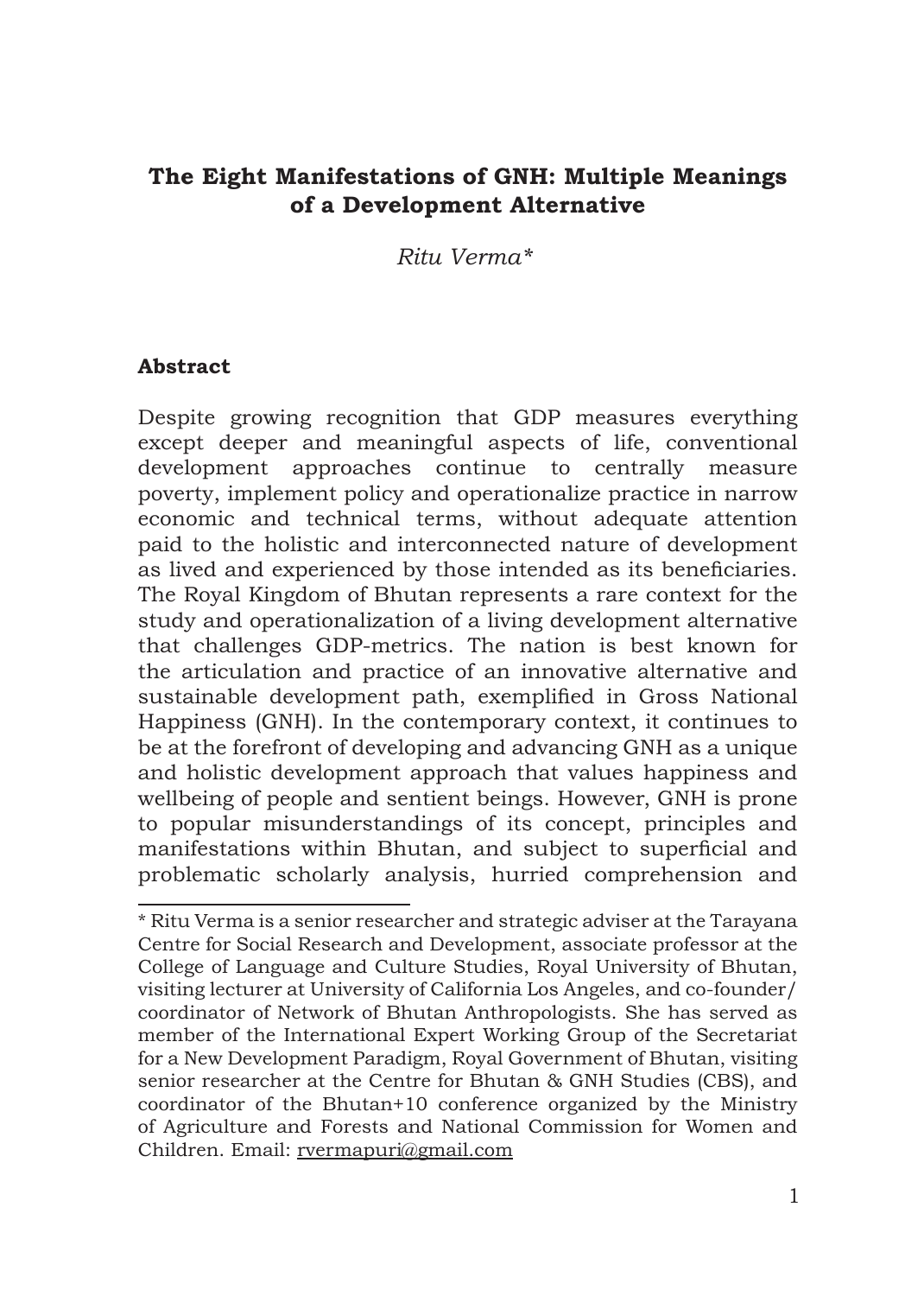limited due diligence in the international context. This paper makes a modest but concerted effort to respond to the dilemmas and challenges of understanding facing GNH by exploring its epistemological and historical foundations, and disentangling multiple meanings manifested in eight different forms. In doing so, it aims to contribute greater clarity to a growing body of multifarious writings on the subject, and more specifically, to an emerging body of scholarly literature on GNH by shedding explanatory light to the way it is conceptualized, operationalized, practiced, understood, internalized, and continuously undergoing change as it is refined and deepened over time.

## **Introduction**

Now more than ever, the need for a different development approach is highlighted in ecological, social and economic crises: ecosystem degradation, potentially catastrophic climate change, excessive consumption of the affluent and extreme poverty on the other end; and growing inequalities both between and within nations. Underlying all these crises is the lack of a holistic view that would focus on causes instead of symptoms, and the inadequacy of the architecture of global governance to address these problems (SNDP 2013, p.vii).

The world faces its greatest challenge in post-world-war history, with widening socio-economic inequalities, unchallenged growth, and looming environmental crises driven by anthropogenic climate change (Stiglitz et al., 2008). At the heart of this crises lies a stark disconnect between economic and socio-ecological concerns inherent in conventional development approaches. As the SNDP notes above, there is an urgent need for an alternative development approach that is more holistic, sustainable, equitable, and that centrally challenges the problematic use of gross domestic product (GDP) as a measure of progress (2013). In 1968, during in his famous speech at the University of Kansas, Robert F. Kennedy similarly underscored the serious limitations of GDP: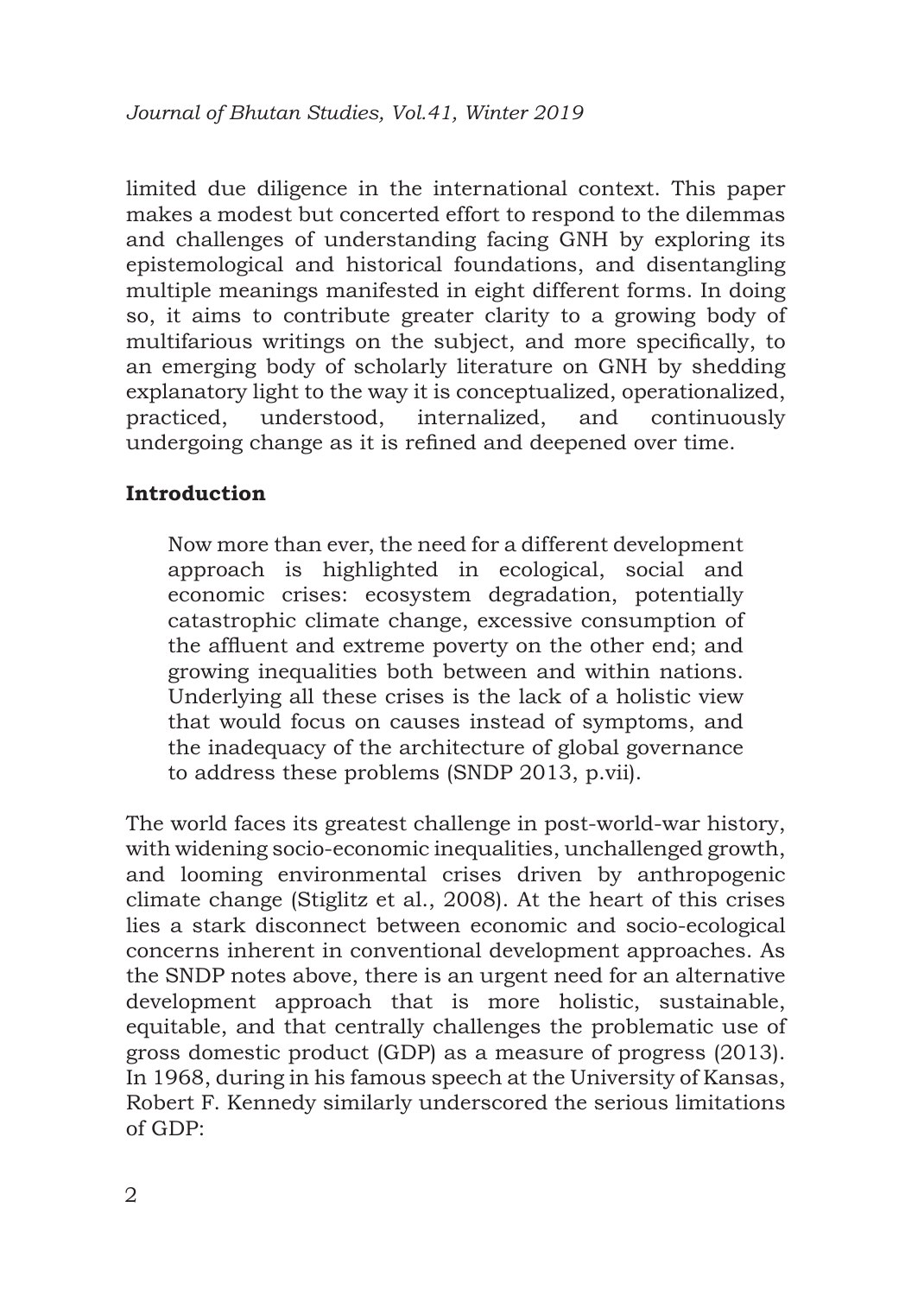even if we act to erase material poverty, there is another greater task, it is to confront the poverty of satisfaction purpose and dignity that afflicts us all. Too much and for too long, we seemed to have surrendered personal excellence and community values in the mere accumulation of material things …. Gross National Product counts air pollution and cigarette advertising, and ambulances to clear our highways of carnage. It counts special locks for our doors and the jails for the people who break them. It counts the destruction of the redwood and the loss of our natural wonder in chaotic sprawl. It counts napalm and counts nuclear warheads and armored cars for the police to fight the riots in our cities. It counts Whitman's rifle and Speck's knife, and the television programs which glorify violence in order to sell toys to our children. Yet the gross national product does not allow for the health of our children, the quality of their education or the joy of their play. It does not include the beauty of our poetry or the strength of our marriages, the intelligence of our public debate or the integrity of our public officials. It measures neither our wit nor our courage, neither our wisdom nor our learning, neither our compassion nor our devotion to our country, it measures everything in short, except that which makes life worthwhile (Kennedy, 1968).

Despite the growing recognition that GDP "measures in short, except that which makes life worthwhile" (ibid.), conventional approaches continue to centrally measure poverty, implement policy and operationalize practice in these narrow terms, without adequate attention paid to the holistic and interconnected nature of development as lived and experienced by those intended to be its beneficiaries. With a limited growth-based focus, GDP only measures and aggregates market economic activity based on a competitive model of endless growth, thereby leaving out what matters for the planet and its inhabitants in the face of multiple ecological, social and economic crises: wellbeing, sustainability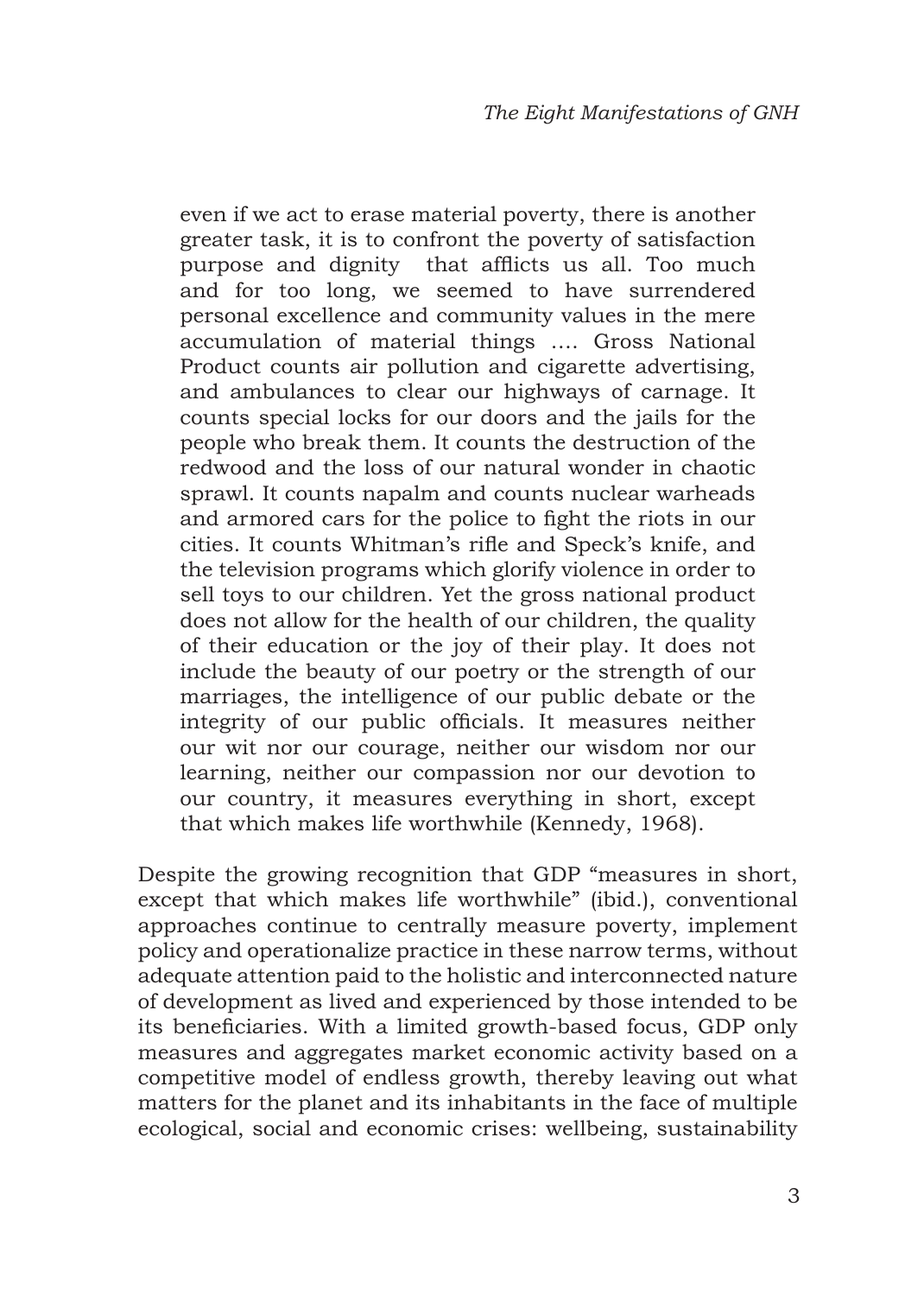and ultimately, cooperation and conviviality.

Within such a context, the Royal Kingdom of Bhutan represents a rare context for the study and operationalization of a living development alternative that challenges GDP-metrics. The nation is best known for the articulation and practice of an innovative alternative and sustainable development path, exemplified in Gross National Happiness (GNH). In the contemporary context, it has been for a great number of years, and continues to be, at the forefront of developing and advancing GNH as a unique development approach that values happiness and wellbeing of people and sentient beings.

Based on larger body of research carried out from 2011 to 2019<sup>1</sup> that explores the way GNH theorizes, intersects with, embodies and operationalizes culture (Thin et al., 2017), degrowth (Verma, 2017a), climate change (Verma et al., 2018), gender differences (Verma & Karma Ura, 2017), ethical tourism (Verma in press a) and strategic research (TCSRD, 2017; CBS in press)<sup>2</sup>, the impetus for writing this paper grew organically from questions arising about its multifarious meanings. During the larger study, it became evident that GNH is prone to popular misunderstandings of its concept, principles and other manifestations within Bhutan (Verma in press b). In the international context, it is subject to superficial and problematic analysis in scholarly writing as well as hurried comprehension, especially in the international mass and social media lacking due diligence (ibid.). This paper

 $1$ <sup>1</sup> The methods used for the study include quantitative and qualitative analysis of the GNH index, collection of survey data, interviews, participant observation and observant participation, and review of and triangulation against secondary sources of literature.

<sup>&</sup>lt;sup>2</sup> The author is deeply grateful to Dasho Karma Ura, Dorji Penjore and Tshering Phuntsho (formerly) at the Centre for Bhutan & GNH Studies for their encouragement and support in writing this paper, which grew out of nearly a decade of interest and study of GNH. The author is also indebted to Dasho Jigme Y. Thinley, Aum Chime P. Wangdi of the Tarayana Foundation and Pem Lama at the Institute of Happiness and Bhutan Ecological Society, for providing invaluable comments and feedback on earlier drafts of this paper.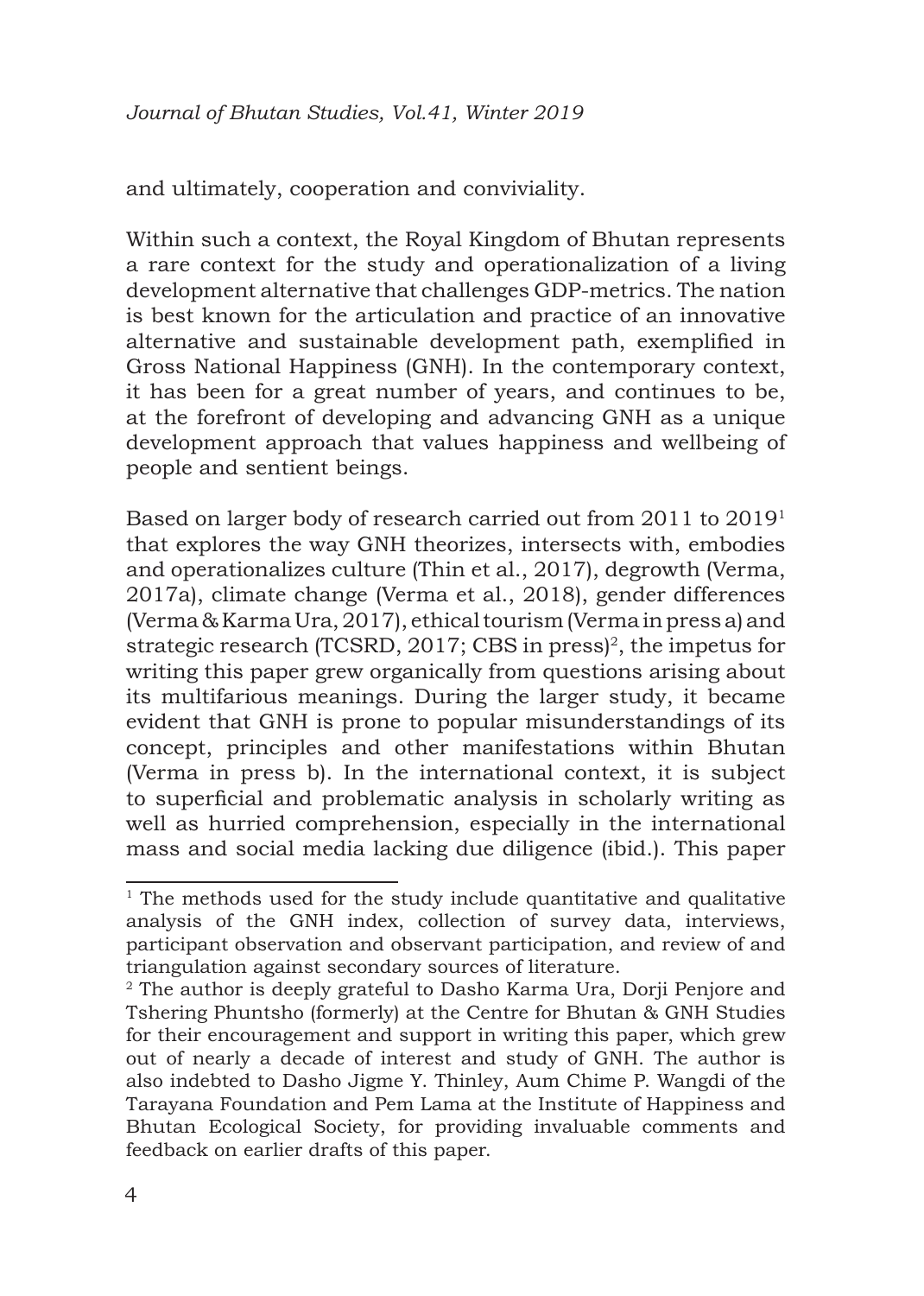represents a modest, concerted effort to respond to the dilemmas and challenges of understanding facing GNH. By setting to explore its epistemological foundations, it aims to disentangle its multiple meanings, thereby contributing to some degree of clarity to a growing body of multifarious understandings and writing on the subject.

While GNH has gained traction and influencing power in Bhutan and beyond, multiple sources of misunderstanding are exemplified by confusion and conflation regarding its definition, meaning, intention, articulation, justification, operationalization and effects. For instance, among other issues in the international context, GNH is sometimes confused with other wellbeing and happiness indices. Within Bhutan, the rapidly changing development and political landscape in a new era of democracy has meant that "the precise meaning of GNH and how to best achieve it has become a subject of democratic debate" (Hayden, 2015, p. 177), including misunderstanding of roles and responsibilities between and among individuals, society and the state. During some historical moments in Bhutan's break-neck transition to democracy and middle-income country status, it has sometimes been appropriated internally for political means or externally for academic gain. Hence, expectations regarding the ability of the state to generate GNH are high, but understanding of mutual responsibility and roles, including that of individuals and enabling conditions created by the state in the pursuit of happiness, remains unclear and somewhat muddled.

To gain some degree of clarity about GNH concepts, guiding principles and its functionalities in different spheres, levels and contexts, this paper sets to overview its emergence within context-specific and historical circumstances, before analyzing its various meanings, aspects and articulations, or put simply, the way it manifests itself in eight different forms. In doing so, the paper aims to contribute to a growing body of scholarly literature on GNH, by shedding explanatory light to the way it is conceptualized, operationalized, practiced, understood, and continuously undergoing change as it is refined and deepened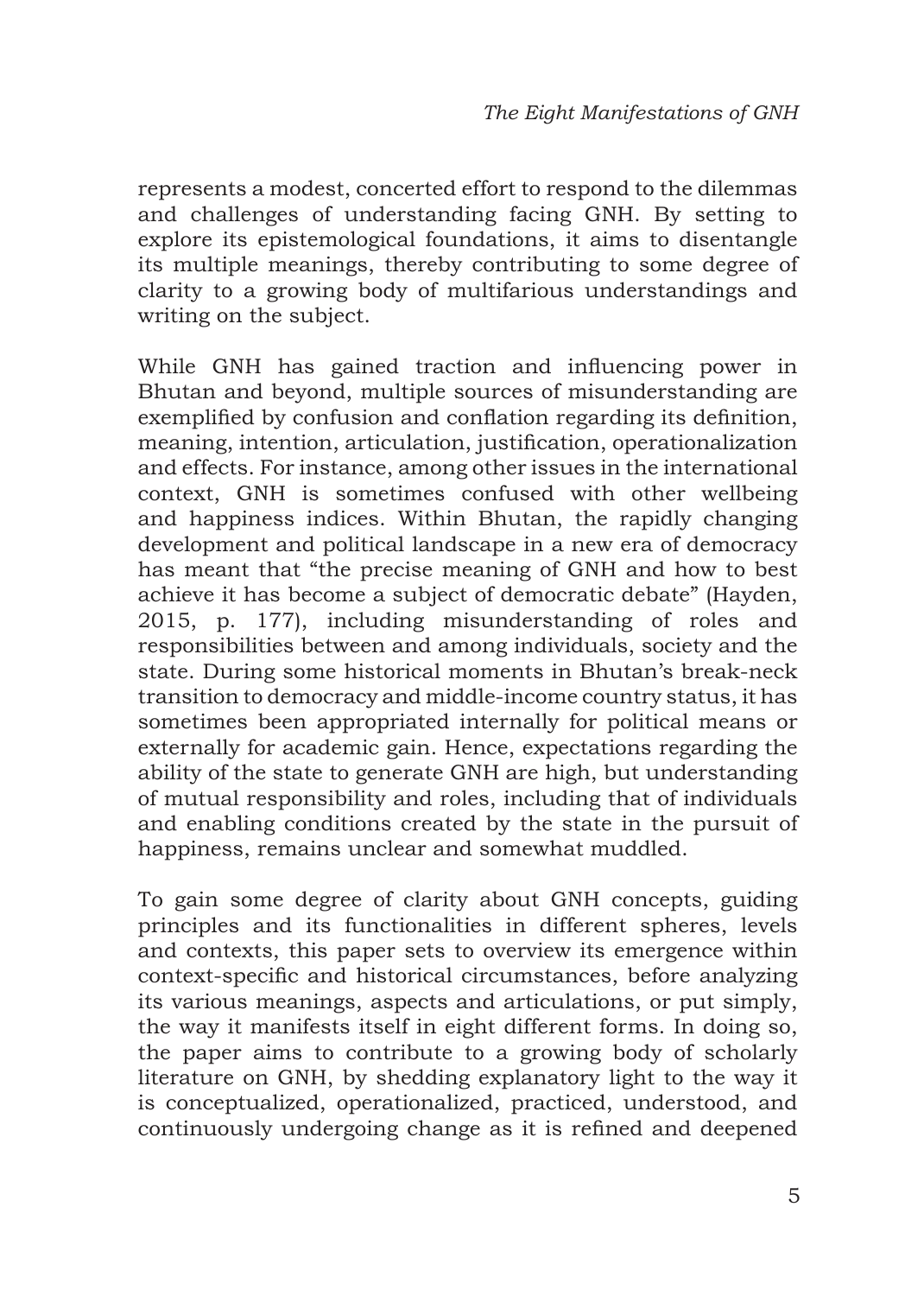#### over time.

#### **Emergence of GNH: Brief overview of history and context**

A small land-locked country nestled in the Greater Himalayas with a population of 734,374 inhabits and a land area of 38,394 km<sup>2</sup>(NSB, 2019), Bhutan predominantly follows Vajrayana Buddhism (Kumagai, 2015). Its innovative development policy priorities are informed by historical, spiritual influences and socio-cultural values that were not ruptured by the impacts of colonization common in most other countries of the South3. Its historical trajectory as a nation began with the existence of small agricultural communities independent of a higher single authority, to their unification by Zhabdrung Ngawang Namgyal into a single administrative apparatus founded on a two-fold system *(lugs gnyis)* of religion and secular government from 1626 to 1651 (Sonam Kinga, 2009; Ardussi, 2004). This was followed by the creation of its first legal code in 1652, with the subsequent legal code in 1729. A hereditary monarchy was established in 1907, which eventually led to the formation of its first national assembly in 1953 by the Third King Jigme Dorji Wangchuck (Sonam Kinga, 2009). Through all these transformations, Bhutan remained isolated over many years, with limited and purposively controlled exposure to the outside world from its geographically remote location in the Himalayas.

Bhutan fundamentally shed its isolationist policy in 1959 in reaction to Chinese invasion and occupation of Tibet, which generated fears about sovereignty. Henceforth, political and development priorities became a function of national security concerns, sovereignty and self-reliance triggered by a shift in the regional balance of power (Priesner, 1999). The 1960s were characterized by the cautious opening up to the outside world politically and economically through the establishment of diplomatic ties with India and other countries. In 1962, Bhutan became a member of the Colombo Plan Group, soon followed

<sup>&</sup>lt;sup>3</sup> Bhutan is amongst a few Asian countries that were never colonized, including Nepal, Thailand and Brunei.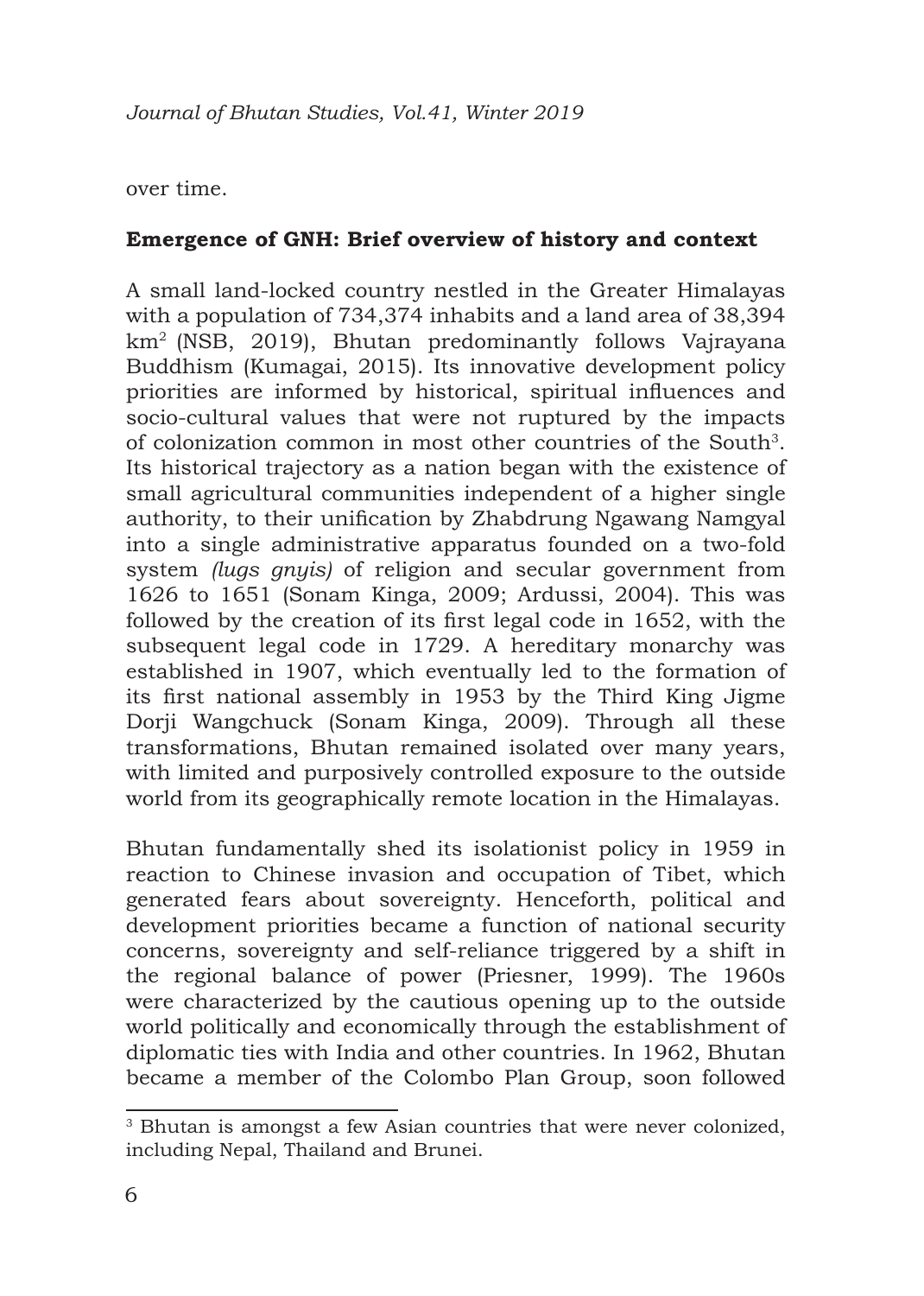by its joining the International Postal Union in 1969, and its admission as a member of the United Nations in 1971 (Karma Phuntsho 2013; Lham Dorji, 2008). In 1998, the Fourth King Jigme Singye Wangchuck relinquished sovereign power through the election of the Council of Ministers by the National Assembly to govern the country (Karma Phuntsho, 2013; Sonam Kinga, 2009). In 2005, His Majesty declared his intention to hold the first national democratic elections in 2008. He also announced his abdication of the throne to his oldest son in 2006. Soon after, the accession of the Fifth King Jigme Khesar Namgyel Wangchuck to the golden crown was celebrated nationwide in 2008 (Lham Dorii, 2008). Thus, in just under four centuries, the country went from a collection of loose feudal communities to a constitutional democratic monarchy with a ground-breaking vision of development.

Bhutan's coming of age as a modern nation and cautious emergence on the global stage occurred in the context of rapidly shifting geopolitics of the region, with emerging superpowers flexing their political reach directly to its north and to its south. The volatile politics of the region were further exacerbated by conflicts between and within neighboring countries, with spill-over effects in Bhutan. Further, amidst insurgencies on its southern border, Bhutan's ability to defeat, overcome and push back against threats to its sovereignty, national identity and social fabric proved critical in maintaining its status as a modern nation. These complex issues have been the subject of substantial discussion, debate and critique, as noted by Schroeder (2018) and Karma Phuntsho (2013), for example. Most relevant to the discussion on GNH is Bhutan's ability to encapsulate its unique cultural identity as one of the defining strengths of its sovereignty. This has allowed for the existence of Bhutan as a nation-state, its cultural and political integrity (Karma Phuntsho, 2013), as well as its ability to develop an alternative development path.

Its focus on happiness evolved organically from historical features of social and cultural relations embedded in Buddhist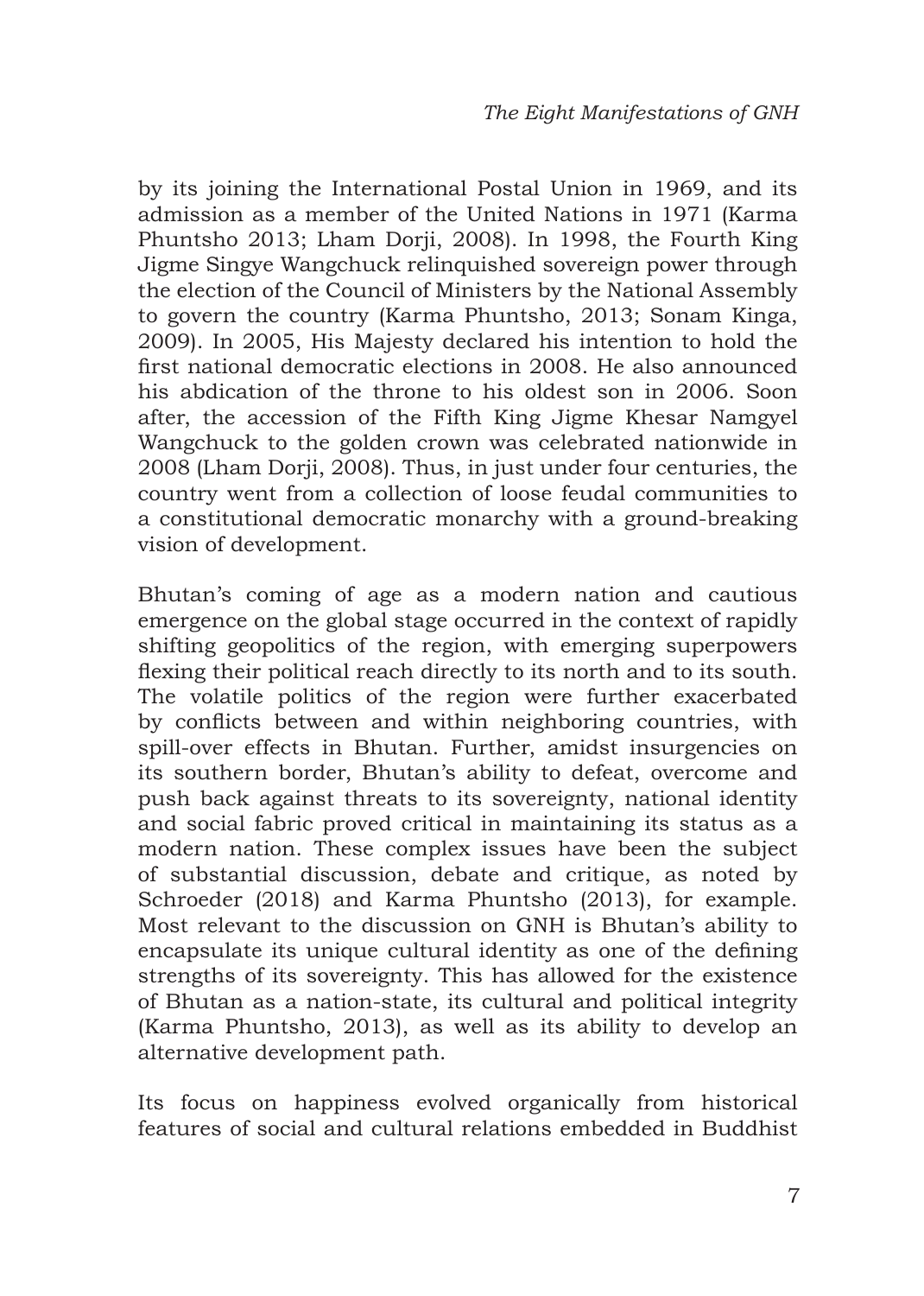and feudal values of a nation that was for many centuries isolated from the outside world (Priesner, 1999). The initiatives Bhutan has taken towards addressing various development issues highlights the existence of a distinctly indigenous and organic vision of development – one that evolved from Bhutan's unique socio-cultural, political-economic, demographic and historic circumstances (Priesner, 1999). Rather than an "intellectual construct detached from practical experience", it is results from the translation of a cultural, social and spiritual consciousness into development priorities (ibid., p. 27).

Without the colonial baggage of other countries in Asia, its embracing of modernization was on its own terms, with an explicit focus on prosperity and happiness as the objective of development for its people. In 2008, Bhutan became a democracy, with the adoption of the constitution that ensures "the State shall strive to promote those conditions that will enable the pursuit of Gross National Happiness" (RGoB, 2008, article 9). Its alternative development approach is exemplified by its status of being the only country in the world that is carbon negative, absorbing three times more carbon than it emits (Nelson, 2015; NEC, 2015). This is enabled by Article 5, section 3 of it constitution which specifies that sixty percent of its land must be under forest cover in perpetuity (RGoB, 2008). Other notable policies that exemplify GNH, for example, are its aim to rely predominantly on organic agriculture, reliance on environmentally clean sources of revenue such as run-of-theriver hydro-power, high value-low volume tourism that limits the number of tourists into the country on an annual basis, and jurisdiction over international development organizations, foreign capital, development aid and foreign experts within its borders that enable the stewardship of its own development path.

## **Eight manifestations of GNH**

GNH can be considered many things at once. More specifically, the central argument of this paper is that it manifests itself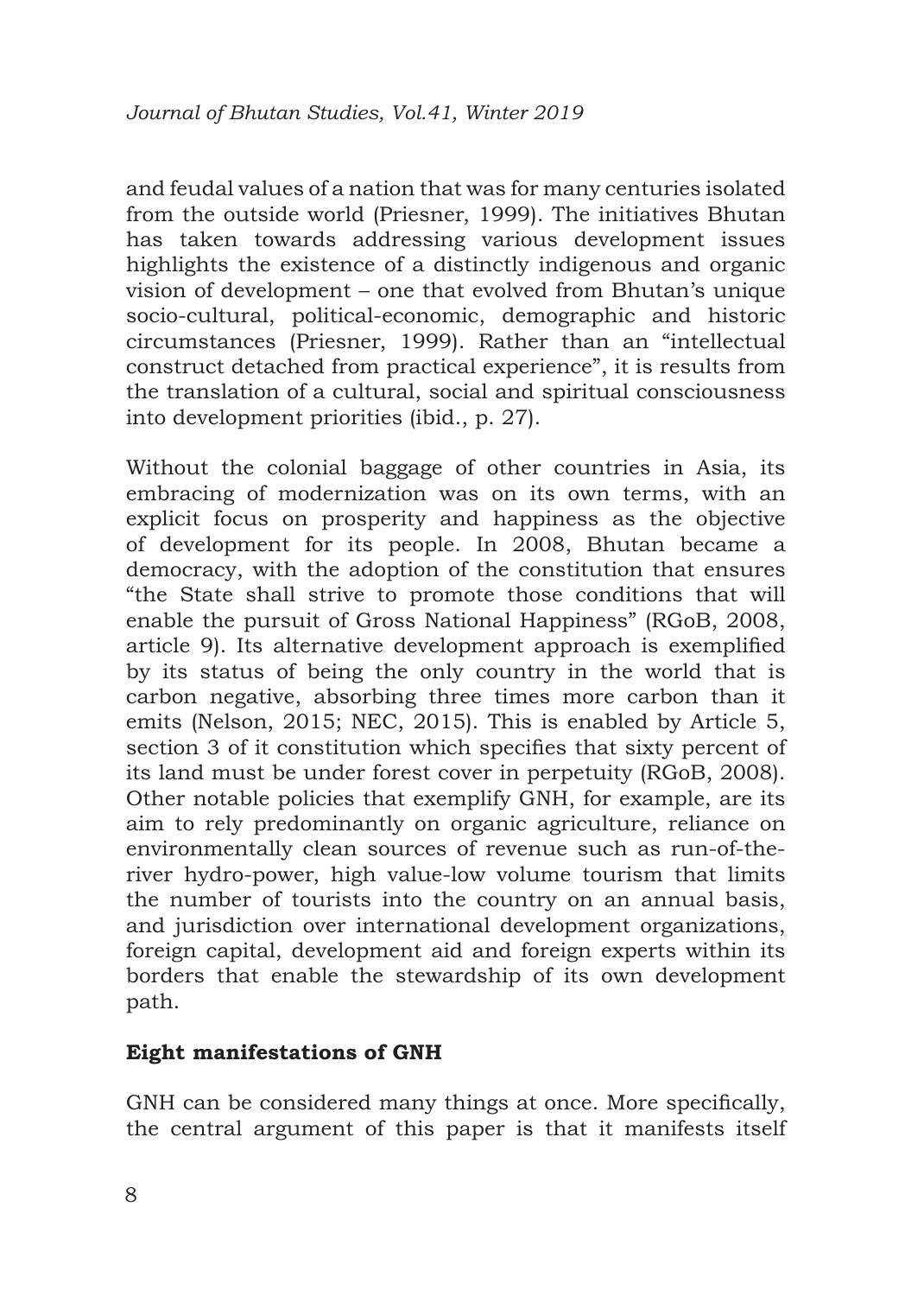in eight different forms elaborated below: a moral concept, guiding principles for holistic development, a development conceptual framework, an index of measurement, policy and project screening, individual practice, global influence, and the secularization of Buddhist concepts (Verma, 2017a, Verma & Karma Ura, 2017).



*Figure 1*. Eight manifestations of GNH

## *Moral concept*

GNH is a moral concept that establishes the foundational influence for its other manifestations. Although a secular moral concept that has influenced and been adapted in different countries around the world, it is implicitly anchored philosophically in Buddhist morality and ethics, as discussed below (Verma, 2017a, 2017b; Givel, 2015; Tashi Wangmo & Valk, 2012; Phuntsok Tashi, 2004). At its moral center, GNH is about happiness, or wellbeing. Rather than a utilitarian approach to wellbeing, the essence of GNH is a higher, meaningful purpose. Such a pursuit of happiness is consistent with moral and ethical notions, which strive to bring about collective happiness and a deeper meaning of happiness in society. Jigmi Thinley (2012) articulates the collective essence contained in the concept of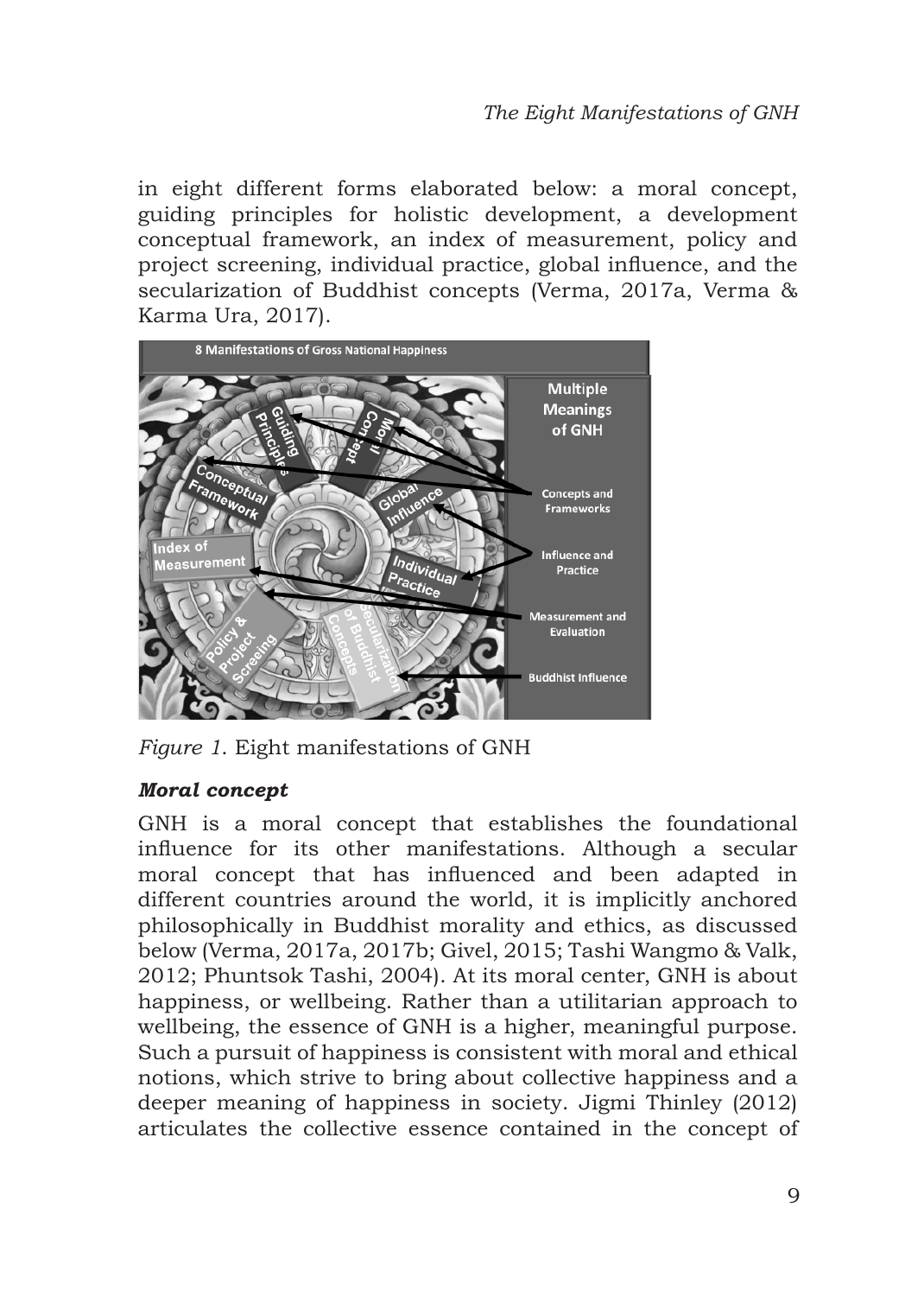GNH which differentiates it from conventional individual-centric approaches:

If every individual were assumed to want happiness for himself lor herselfl, GNH would be no different from the concept of the well-known utility for maximizing figures in economics, motivated only by their need for personal satisfaction. The pursuit of GNH means the endeavor to create a society or nation in which the facilitation of progressive collective happiness is the goal of governance. To serve this purpose, society, which adopts and adapts to changing goals and thereby defines itself, must want it against barriers and competing ideas that may have the force to push society in different or opposing directions. The meaningful enjoyment of life as a whole is hindered not only by individual circumstances, cognitive fallacies and our lack of positive will, but also by the legacy of past generations in the form of structural conditions which can either prevent – or help us – in achieving harmony of existence or certain pursuits. Thus, building consensus, motivating, creating and maintaining a truly conscious wish to pursue collective happiness among the people becomes a major function of government (p. 11).

Given these ethical and moral roots, GNH strives for the happiness of all human beings, as well as that of all sentient beings, which are critical to a sustainable and thriving environment. Happiness, in this sense, is distinct from "fleeting. pleasurable and 'feel good' moods so often associated with the term [happiness]" (Jigmi Thinley, 2009, cited in Karma Ura et al., 2012a, p. 7). Hence, GNH strives for deeper, meaningful and long-term attainment of happiness, rather than temporary and superficial forms (Verma, 2017a). It focuses on innercontentment, peace and non-attachment, rather than material comfort and fleeting pleasures alone (ibid.). Collective happiness, concern and service towards others, and harmony with nature and all sentient beings, distinctly sets GNH apart from GDP and mainstream notions of development normally concerned with an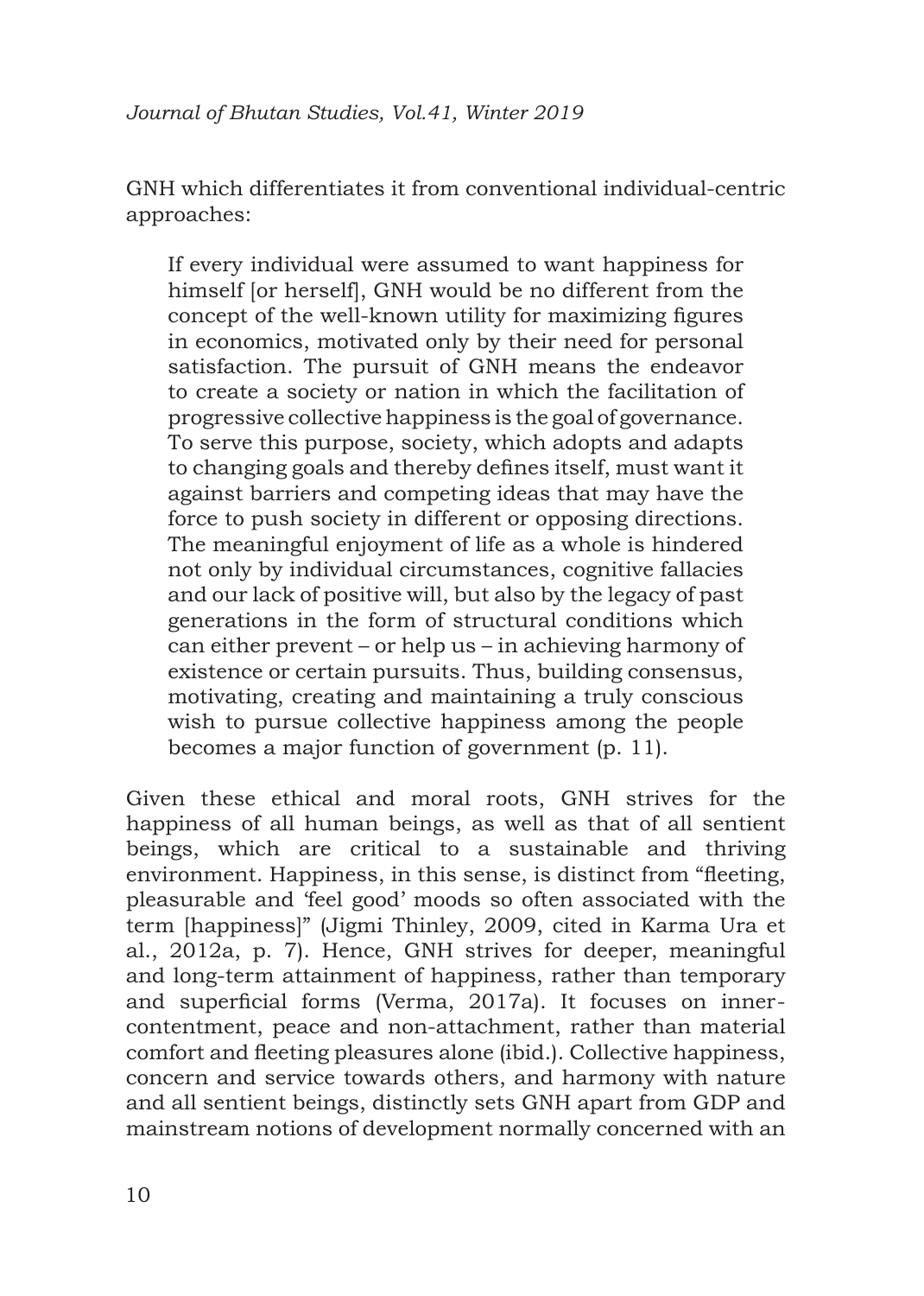individualistic and material sense of happiness, a hollow pursuit of perpetual growth, and narrowly defined notions of material progress (ibid.).

The moral concept is further elaborated through a focus on balancing both material and spiritual wellbeing, while recognizing the mismatch between unchecked consumerism and the desire to buy, produce, build, employ and borrow, and the limits to all these activities (Schneider et al., 2010; Martinez-Allier et al., 2010). Interdependence plays an important role in attaining this balance. As such, happiness is a public good, although it is experienced subjectively based on and influenced by a person's frame of reference, experiences with respect to others or to the past (Jigmi Thinley, 2012). It is perhaps more relational than relative in character "because the quality and depth of relationships with others influence our happiness far more than a comparative possession of a commodity" (ibid., p. 6). Rather than the diminishment of annihilation of the individual in favour of interdependence, GNH follows the post-structural notion of multiple realities, where both individual and collective happiness co-exist but in an inter-relational manner. It is logical that one cannot exist without the other, as captured by both the aggregation and disaggregation of the index measurement discussed below. At the same time, individualism and egocentric greed that has come to mark the current era of neoliberalism are challenged, while keeping mind that all nation-states, including Bhutan, are based on a collective imaginary.

GNH is distinct in its approach of equating development with moral values. As such, the set of values that promote happiness as the end goal of development comprise of holistic social, physical, material and spiritual needs; balanced progress; collective happiness as an all-encompassing phenomenon; sustainable wellbeing for the sake of current and future generations; and equitable distribution of wellbeing (Karma Ura et al., 2012b). From this perspective, GNH is a middle path between culture and modernization, in order to counter the strong homogenizing effects of globalization (Karma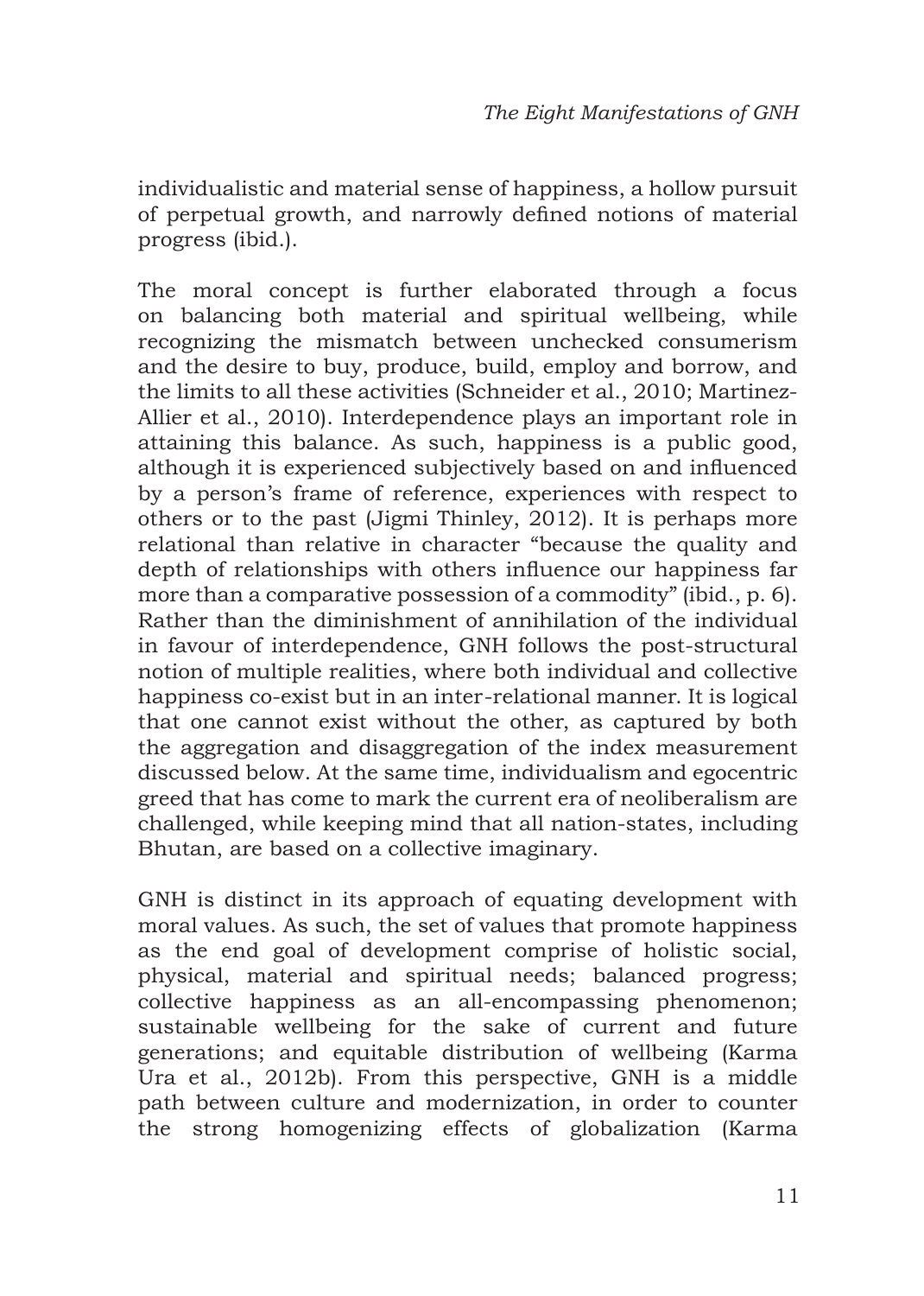Ura, 2005). Given that Bhutan's independence had existed without diplomatic links and participation in the international community for a long period (Karma Ura, 2005), it nonetheless felt the acute impacts of modernization, which often involved the introduction of exogenous ideas and items that did not always blend well with its indigenous practices and cosmology (Karma Phuntsho, 2013). Hence, in order retain its sovereignty and to adhere to its distinctively alternative development path, it has been common for Bhutan to reject development aid due to external conditionalities imposed by western donors, or external pressures to relegate foreign experts as advisors (Priesner, 1999).

## *Guiding principles for development with values*

The conceptualization of GNH as guiding principles for development has its roots in the unification of Bhutan in 1729, where the legal code by Zhabdrung Rimpoche declared: "if the Government cannot create happiness (*dekid*) for its people, there is no purpose for the Government to exist" (Karma Ura, 2010, cited in Karma Ura et al., 2012, p. 6). In the early modern era, there is some written evidence of decrees pertaining to happiness as a general, recurrent theme for development at the highest policy-making level (Priesner, 1999). In the late 1960s, the late 3rd King of Bhutan, Jigme Dorji Wangchuck, signified his view that the overall objective of development was to make "the people prosperous and happy" (Kuensel, 1968, in Priesner, 1999, p.  $28$ <sup>4</sup>. He further elaborated that there would be no point in developing the country if the people were to suffer (Karma Ura, 2005). He similarly expressed the importance of "prosperity and happiness" in his keynote address upon the occasion of Bhutan's admission to the United Nations in 1971 (Priesner, 1999, p. 28).

This unique historical legacy regarding the centrality of happiness was meaningfully and purposively placed at the heart of contemporary development and policy-making in Bhutan, as

<sup>4</sup> Priesner, then a program officer at UNDP, Thimphu, Bhutan, cites this quote reported on page 7 of Kuensel Vol. 2, No. 9, May 1-15, 1968 (1999, p. 28).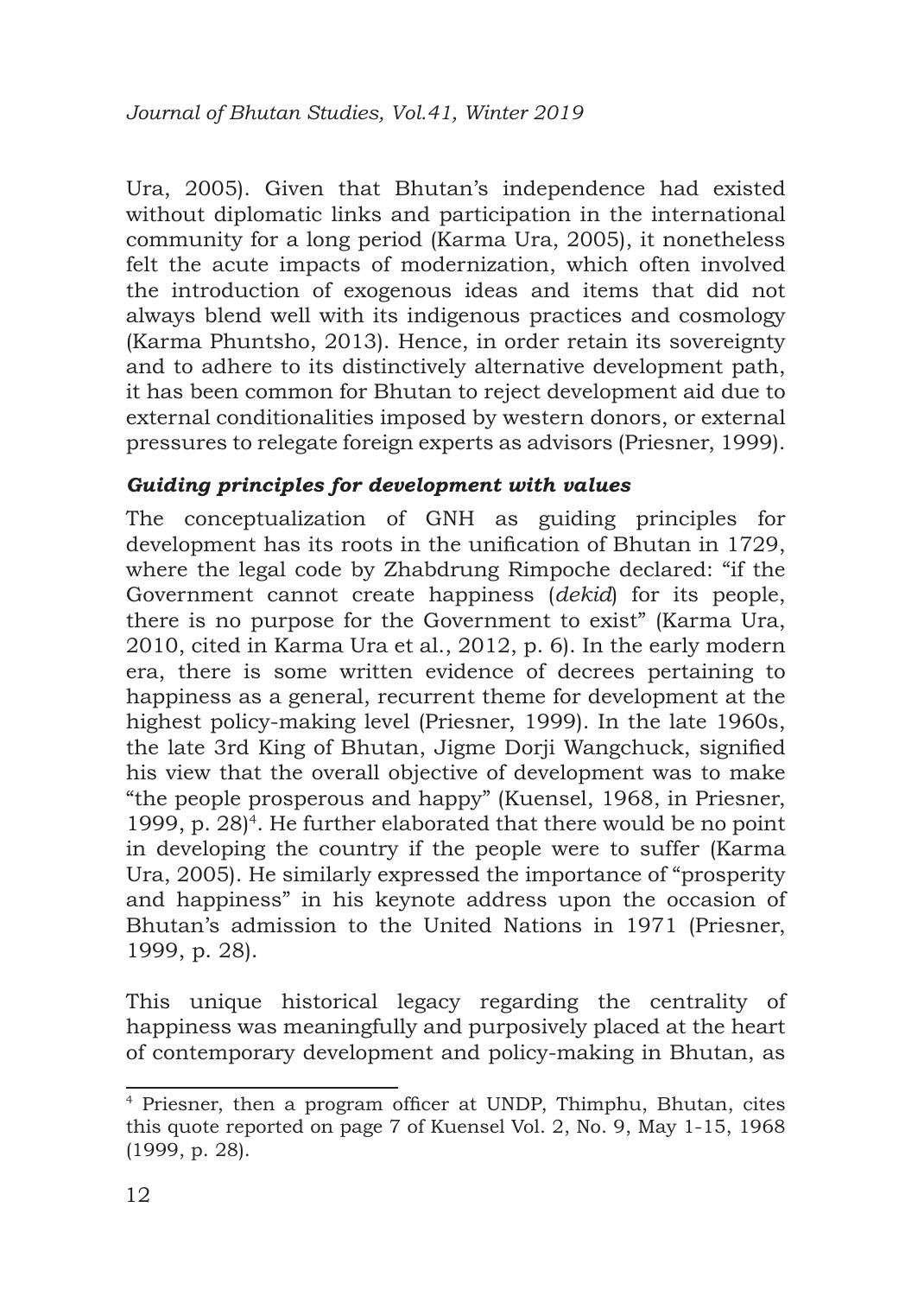the vision of the Fourth King, Jigme Singye Wangchuck, who in his early reign declared "our country's policy is to consolidate our sovereignty to achieve economic self-reliance, prosperity and happiness for our country and people" (Priesner, 1999, p. 28). This vision of happiness-oriented development was first articulated between 1971 and1972 by the 4th King when he ascended the throne and before his coronation in 1974 (GNHC, 2013; Jigmi Thinley, 2012; Karma Ura et al., 2012b; Karma Ura, 2005; Priesner, 1999). He expressed his growing concern over problematic GDP metrics commonly used to guide development. To achieve this, he introduced an innovative vision for Bhutan by drawing on moral concepts of happiness outlined above. The term GNH was first explicitly expressed internationally upon the return of the Fourth King from the 1979 Non-Aligned Summit in Cuba, in response to a question posed by Indian journalists regarding the GDP of Bhutan, whereby he enunciated that Gross National Happiness was more important for Bhutan than Gross Domestic Product (Karma Phuntsho, 2013). The concept of GNH was reported in the international media in 1980, in two articles published by the *New York Times* (Kaufman, 1980a, 1980b), followed in 1987 by an interview given by the Fourth King published by the *Financial Times of London* (Elliott, 1987). In the expression of GNH as a guiding compass for development, the happiness of Bhutanese women and men took precedence over economic-centric growth. The far-sighted wisdom of this approach is based on the understanding of the problematic inter-relation between happiness and income, supported by research that income does not result in happiness in the long term (Easterlin, 2010). Continuing the legacy of happinessoriented development, in his coronation speech in 2008, His Majesty the Fifth King Jigme Khesar Namgyel Wangchuck, stated "I have been inspired by the way I look at things by Bhutan's development philosophy of Gross National Happiness…to me it signifies simply 'development with values'" (Karma Ura et al., 2012b, p. 6).

From the moment GNH was first enunciated as a reaction to GDP, its elaboration as a moral concept further developed and deepened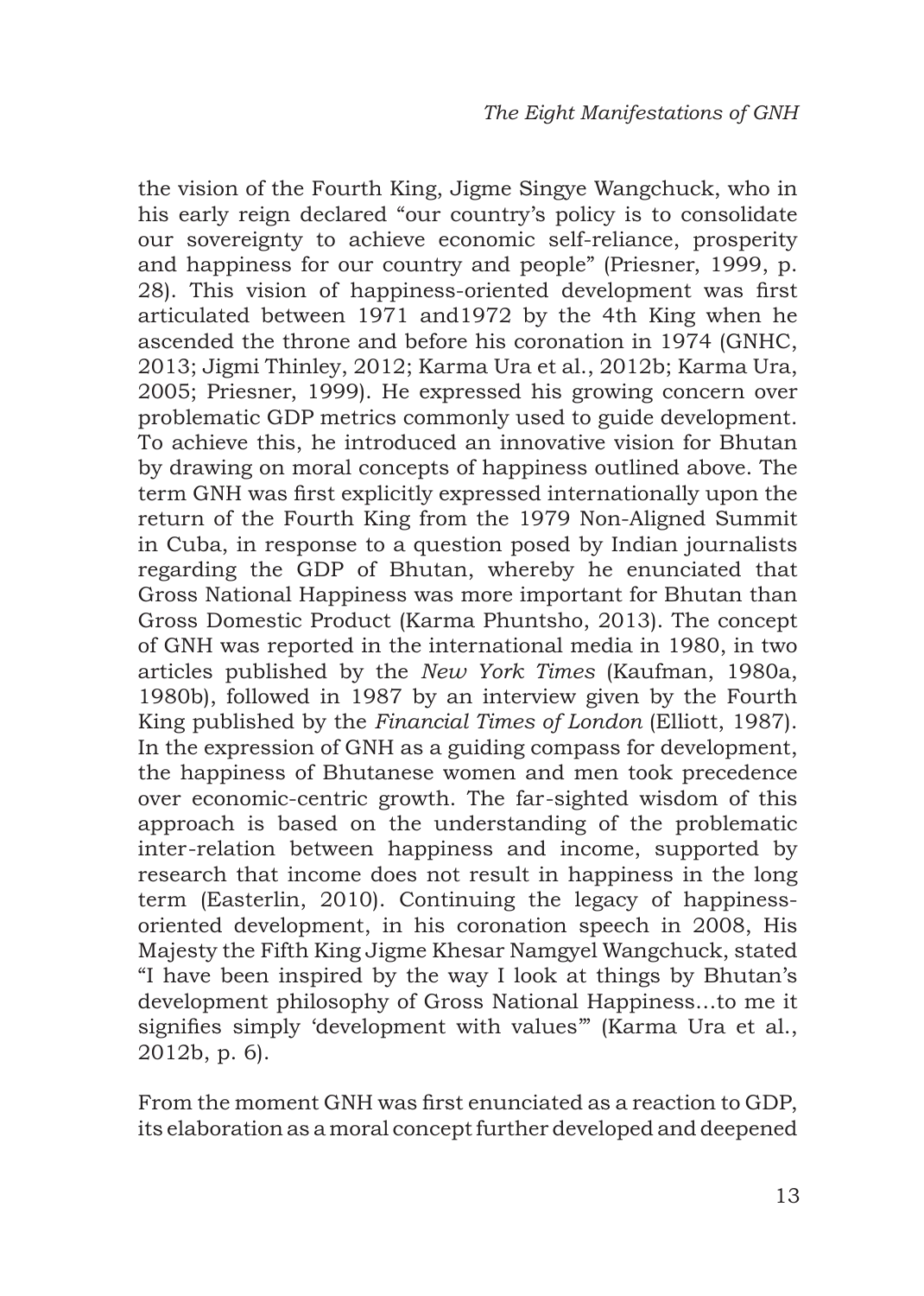over time. GNH is a response to Bhutan's critical engagement with the prevalence of GDP in mainstream development. At its core, it questions the validity of the singular belief in GDP as a measure of societal progress (Jigmi Thinley, 2012), based on the critique of economic-centric role of human relations and society (Sekulava et al. 2013). As O'Neill (2012) suggests, "GDP has undermined the goal of economic welfare that it was supposed to support because people have ended up serving the abstract (but quantitative) indicator instead of the concrete (but qualitative) goal" (p. 222). Within GNH, bias towards consumption found in dominant development approaches is countered by the fact that detachment from the proliferation of wants can lead to happiness. A recognition of social, cultural, environmental and human needs, and how they differ from wants, is critical for this perspective. This holistic and balanced approach led to the formulation of the ground-breaking conceptual framework at the heart of GNH.

# *A conceptual framework for alternative development*

Without a unifying conceptual framework, GNH could not be studied or operationalized as it has been, nor could it be compared or juxtaposed against other dominant development approaches to understand its unique contributions towards theorizing human progress. The articulation and composition of the GNH conceptual framework was spear-headed by Jigme Y. Thinley, then chairperson of the Council of Ministers and who would later become the first democratically elected Prime Minster of Bhutan in 2008, during the 1998 Millennium Meeting for Asia and the Pacific in Seoul, South Korea (Karma Phuntsho, 2013; Jigmi Thinley, 1998). The moral concept and guiding principles of GNH was thus elaborated through a conceptual framework that brings together four concrete pillars that include: sustainable and equitable socio-economic development, good governance, environmental conservation, and the preservation and promotion of culture.

The four GNH pillars translate the moral concept and guiding principles into strategic objectives for development in several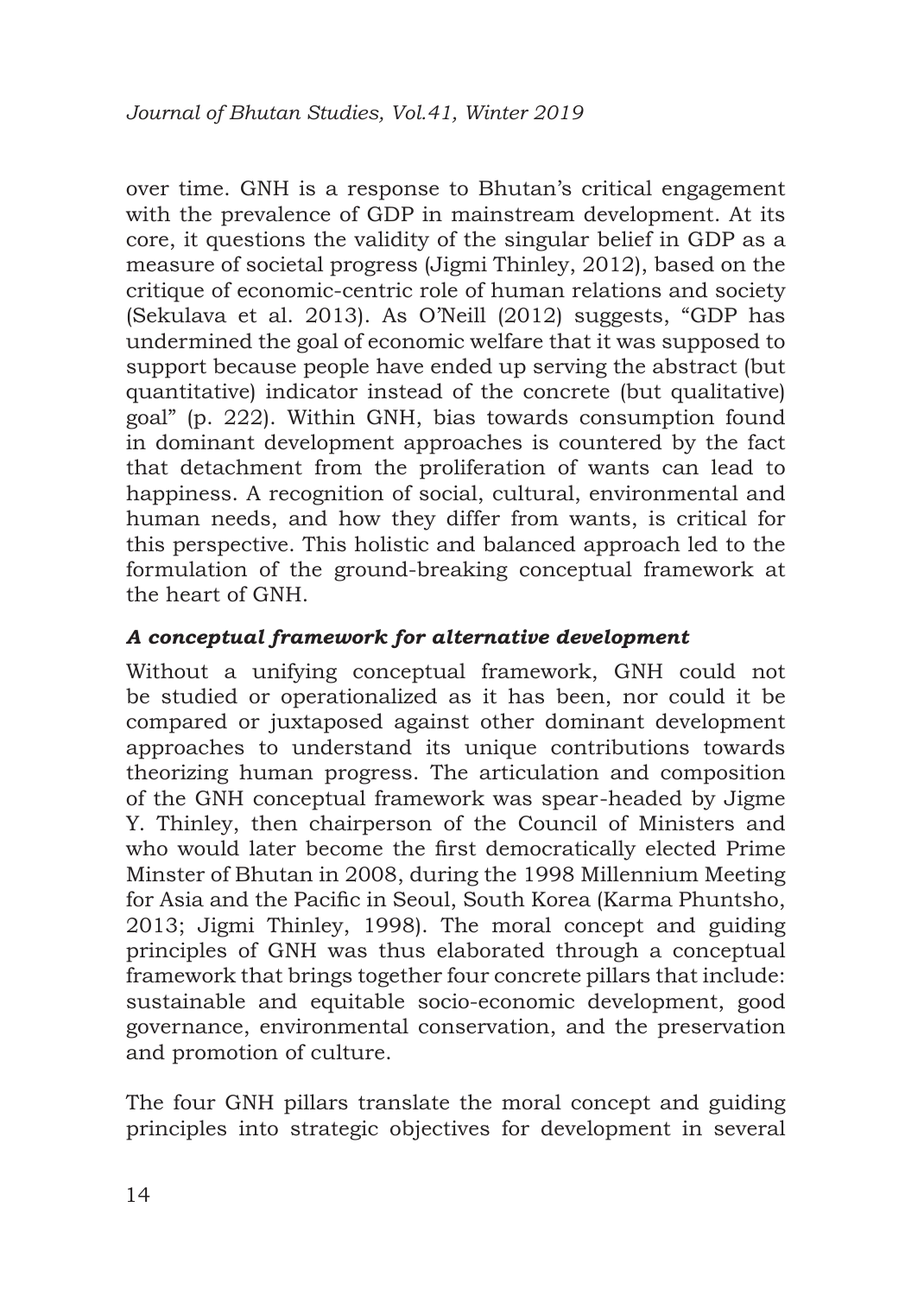ways. They are founded on the belief that holistic development cannot be achieved by any of the pillars in isolation. Hence, the four pillars are accorded equal weight and mutually support one another. Indicating the growing weight the development alternative was accorded in Bhutan, in 2005, the country's main planning authority was renamed the Gross National Happiness Commission, charged with the writing and implementation of Bhutan's five-year plans, which were first initiated in 1961 (Karma Puntsho, 2013). Hereafter, the four pillars began to influence and shape Bhutan's ninth (2002-2007), tenth (2008- 2013) and eleventh (2013-2018) five-year development plans that directed national policies, programs and practices, as well as operationally structured GNH within development planning (Schroeder 2018). Munro (2016) quantifies the increasing emphasis of GNH over the five-years plans (FYP) in terms of the number of times it was referenced, from seven in the 9th FYP, eighty in the 10th FYP, to fifty in the first chapter alone in the 11th FYP which also began to use GNH as its core concept as well as included the analysis the GNH index survey findings discussed below.

As captured by its four pillars, GNH genuinely challenges GDP in terms of its goal of ecological sustainability, social equality and wellbeing, and the incorporation of subjective dimensions towards these goals that GDP fails to capture (Schneider et. al., 2010). The pillar of sustainable and equitable socio-economic development is founded on the principle that qualitative measures of the means and nature of economic activities are as important as their quantitative measures and results (Karma Ura et al., in press). As elaborated in the Strategic Research Agenda for CBS (Karma Ura et al., in press), it goes beyond conventional GDP measures that narrowly measure what is deemed 'productive', while ignoring equally important aspects of life leading to wellbeing such as social and economic services of households and communities, such as free and leisure time, care-giving activities, sleep time, etc., all of which are important factors in happiness.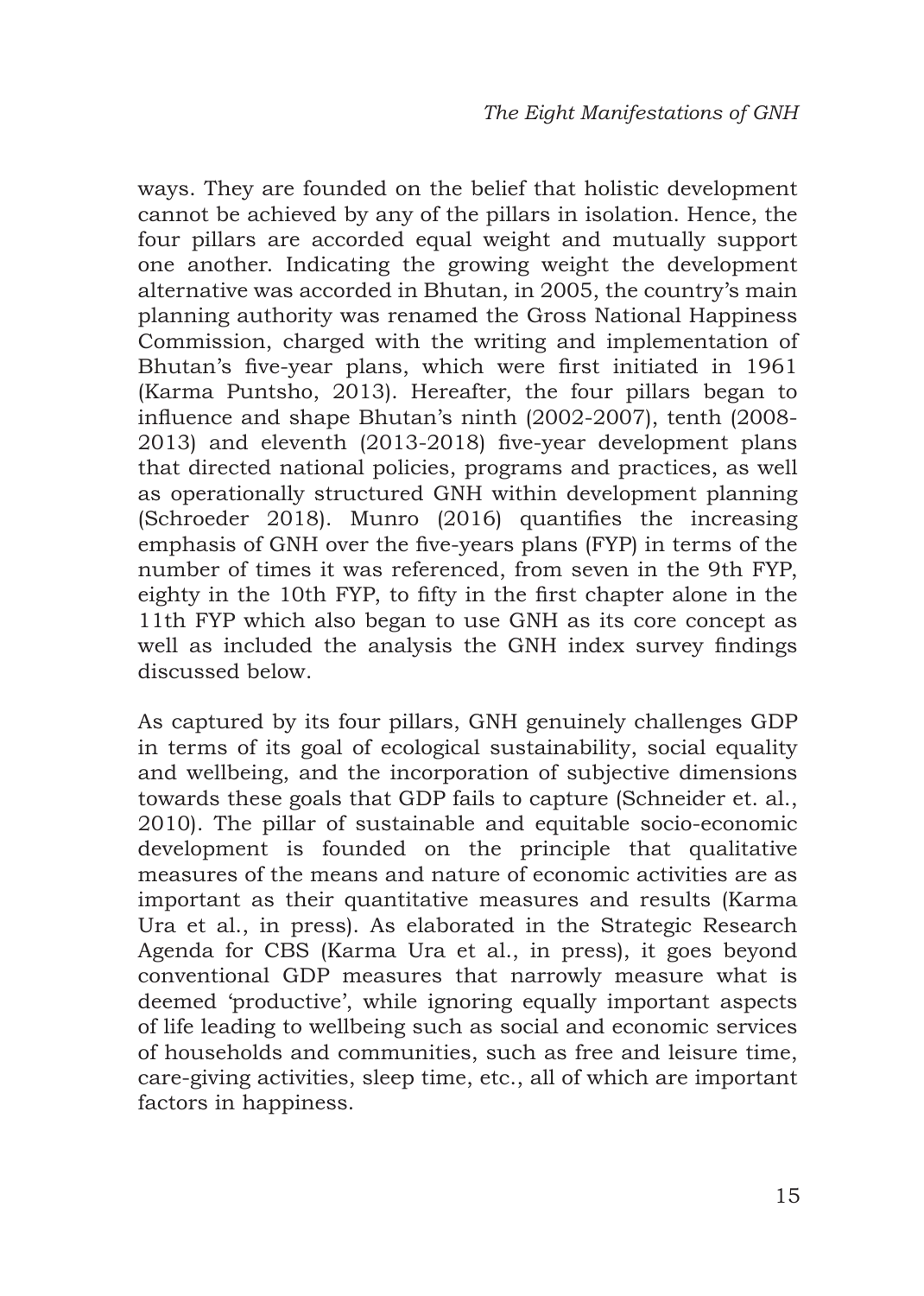The pillar of conservation of the environment rests on the principle that happiness and wellbeing are deeply connected to people's relationship with a healthy, vibrant, sustainable and wholesome natural environment. GNH centered development is not only concerned with the quantity of forest cover, for instance, but also the quality of the forest, including diversity and health of biodiversity and the trees themselves, and how this impacts the socio-cultural spiritual-ecological interactions with humans and all sentient beings. This grave concern for the environment in the context of anthropogenic climate change is mounting, given the growing number of climatic events and shocks. For instance, fires raging in 2019 and 2020 in Australia, Brazil and California in altered climates released unprecedented amounts of carbon into the earth's atmosphere, raising fears of an irreversible tipping point (Foley, 2020; Rosen, 2019). As humans enter a new era in which we have drastically altered the climate and ecosystems across the globe and transgressed four of the nine planetary boundaries related to earth-system processes where the planet and its resources are finite, the need for development alternatives has never been more urgent or pressing (O'Neill, 2012). Our development, to date, has been exploitative and unsustainable, due to consumption patterns that have used up resources at a pace far out-stripping their replenishment (SNDP, 2013). The pillar of good governance is as much about the form and power of institutions, as it is about the motivational values that drive them. Securing collective wellbeing and happiness of all people relies on good governance, and is exemplified by Bhutan's transition from an enlightened monarchy to a system of parliamentary democracy in 2008, which may be the most peaceful of its kind in the world.

The pillar of cultural preservation and promotion is a priority area and distinctly sets GNH apart from other development philosophies and approaches that exclude culture. Its importance can be traced back to Bhutan's isolationist history characterized by the near absence of outside contacts as result of a deliberate foreign policy strategy<sup>5</sup>, and an exceptionally strong political,

<sup>5</sup> During the 19th century, only three British missions were ever sent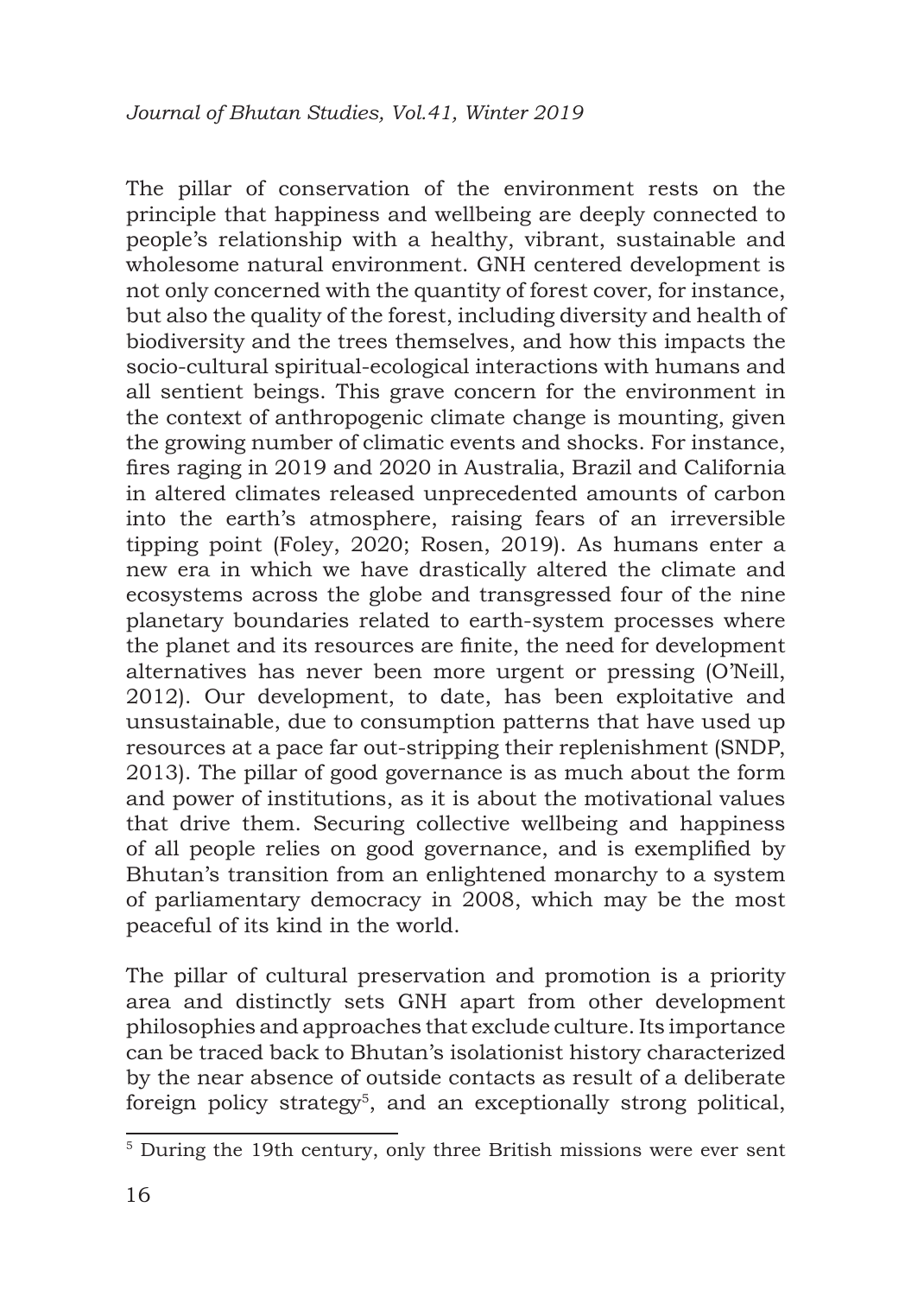social and cultural identity (Priesner, 1999). Contemporary concerns with the preservation of culture are related to the critical imperative of maintaining sovereignty as a distinct nation within a geopolitically charged context, and in light of rapid changes resulting from multiple drivers of change such as globalization, development and countering of the negative effects of modernization. It also takes a pro-active approach to cultural promotion, while balancing it with voluntary social responsibility and the recognition of virtue in indigenous culture and social relations. However, as further discussed below it is still evolving in its efforts to integrate the notion that culture is not static, but dynamic and changing.

GNH is distinct from dominant development approaches that focus solely on economic-drive solutions founded on the principles of GDP. It is more holistic than prevailing development conceptual frameworks, such as the Sustainable Development Goals (SDGs), which only include three aspects of sustainable development, including social, environmental and economic pillars (United Nations 2012). Despite the concerted efforts of various scholars, activists and organizations to push for the inclusion a fourth pillar on culture to the SDGs, culture failed be included as a stand-alone pillar, nor was it featured in any meaningful way.

## *Index of measurement*

In order to foster and enable measurement of a holistic range of GNH values (Karma Ura, 2015), the moral concept and conceptual framework of GNH is further translated into a multidimensional index of measurement. A domain-based framework has been developed, piloted and implemented over time by the Centre for Bhutan & GNH Studies (CBS). The index is elaborated through nine domains, including classic areas of measurement normally found in dominant international development indices including i) health, ii) education, iii) living standards, new

to Bhutan, a fact that is perhaps related to the fact that its rulers never agreed to the establishment of British representation in the country (Priesner, 1999).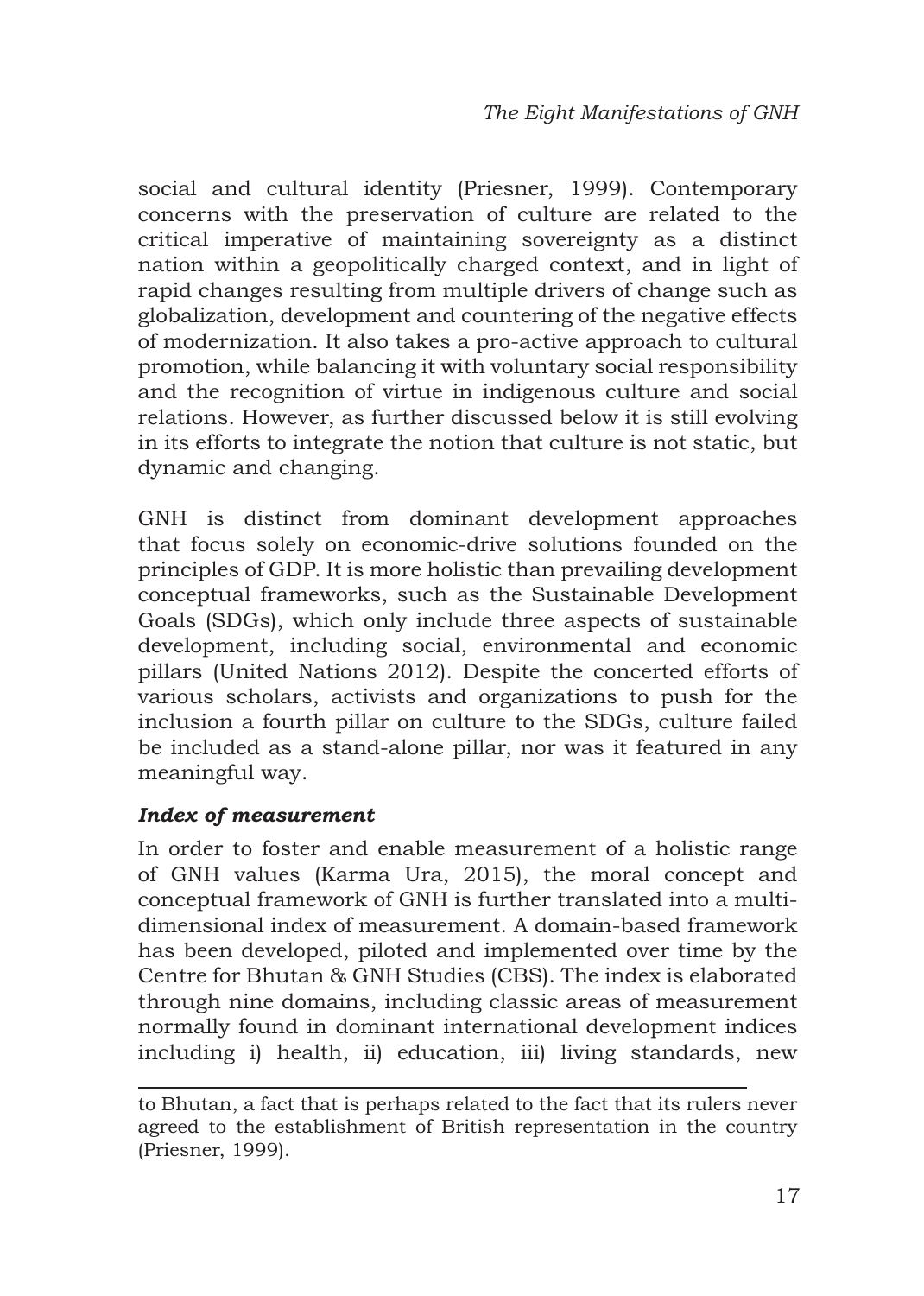domains encompassing iv) time use, v) good governance and vi) ecological diversity and resilience, and innovative domains including vii) psychological wellbeing, viii) community vitality and ix) cultural diversity and resilience (Verma & Karma Ura, 2017). In the GNH Index, happiness is assessed through the nine domains, which in turn are elaborated through 33 clustered indicators that inform numerous survey questions (see Figure 2). The indicators reflect relevant aspects of life in a holistic way that is vital to the concept and practice of GNH (Karma Ura et al., 2012a). GNH seeks to convey more fully the breadth and texture of people's lives than the standard welfare measure of GDP per capita, and other dominant indices used in the West such as Human Development Index (HDI) (Karma Ura et al., in press, 2012a; Metz, 2014). It is operationalized in important and innovative ways that help to track GNH progress through time and determine GNH policies (Karma Ura et al., 2012a). Most relevant to this paper, GNH has been operationalized into indicators of measurement, and therefore responds to the interest of the development community for the engagement of new, non-monetary indicators (including subjective indicators) to assess development in terms of holistic social, cultural and environmental values (O'Neill, 2012).



*Figure 2*. The 9 Domains and 33 Indicators of the GNH Index *Source*: Karma Ura et al., 2012a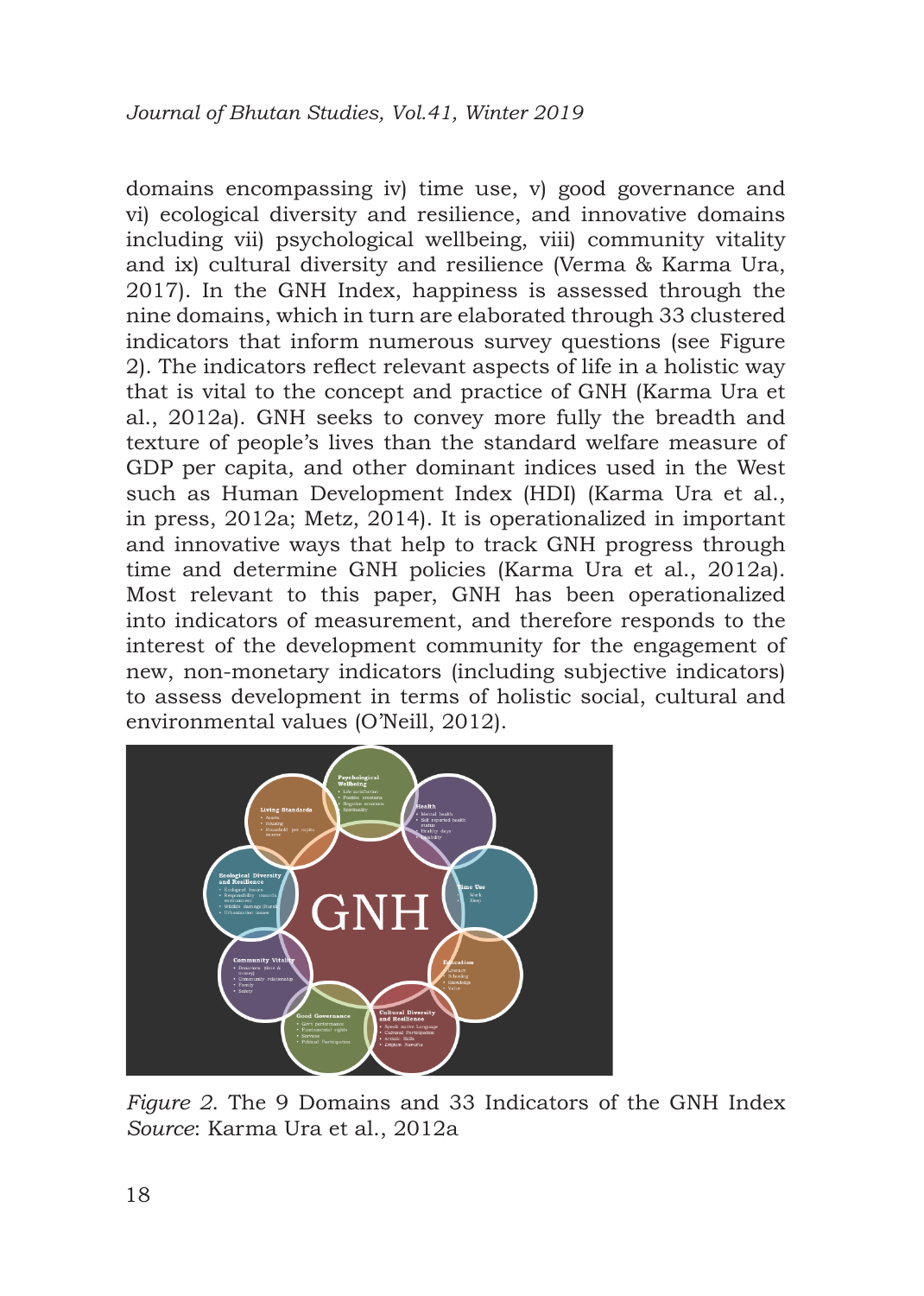The first nation-wide GNH survey was carried out in Bhutan in 2008 (with a pre-pilot in 2006), followed by the surveys in 2010 and 2015. GNH surveys allow the government of Bhutan to assess happiness over time, across different regions and districts of the country, across different social domains of difference (i.e. gender, age, marital status, rural/urban, pastoral/agricultural, etc.), and according to the nine domains of GNH. It is an important tool for evaluating happiness and wellbeing within a nation, and for policy-making. The summarized results of the survey illustrate happiness as it is aggregated nationally and therefore can be compared over time, as well as disaggregated to analyze particular trends. Based on the 2010 GNH Survey findings, several differences in happiness require policy attention in the future, including the fact that men are happier than women; people living in urban areas are 50% happy, whereas those living in rural areas is 37%; unmarried and young people are the happiest; civil servants and monks are the happiest; and unemployed people are happier than corporate employees, house-managers and farmers (Verma & Karma Ura, 2017; CBS 2016). These statistics counter dominant assumptions about modernity, corporate-centred development and society in a globalized world.

#### *Policy and project guidance, screening and evaluation*

The common set of indicators in the GNH index enables Bhutanese citizens to hold accountable leaders, evaluating whether government policies are effective and being fulfilled, and assessing current and future support for the conditions of wellbeing and happiness in relation to policy contexts (Karma Ura et al., in press). As the comparison between the 2010 and 2015 survey findings illustrate, the GNH Index is attuned to policymaking. It reflects changes over time in response to public action and policy priorities, and reflects strengthening or deterioration in the social, cultural, economic and environmental fabric (CBS, 2016; Karma Ura et al., 2012a). Beyond the GNH survey results and findings being incorporated into Bhutan's national five-year plans, GNH assesses policies and projects. GNH policy and project screening tools, based on the indicators elaborated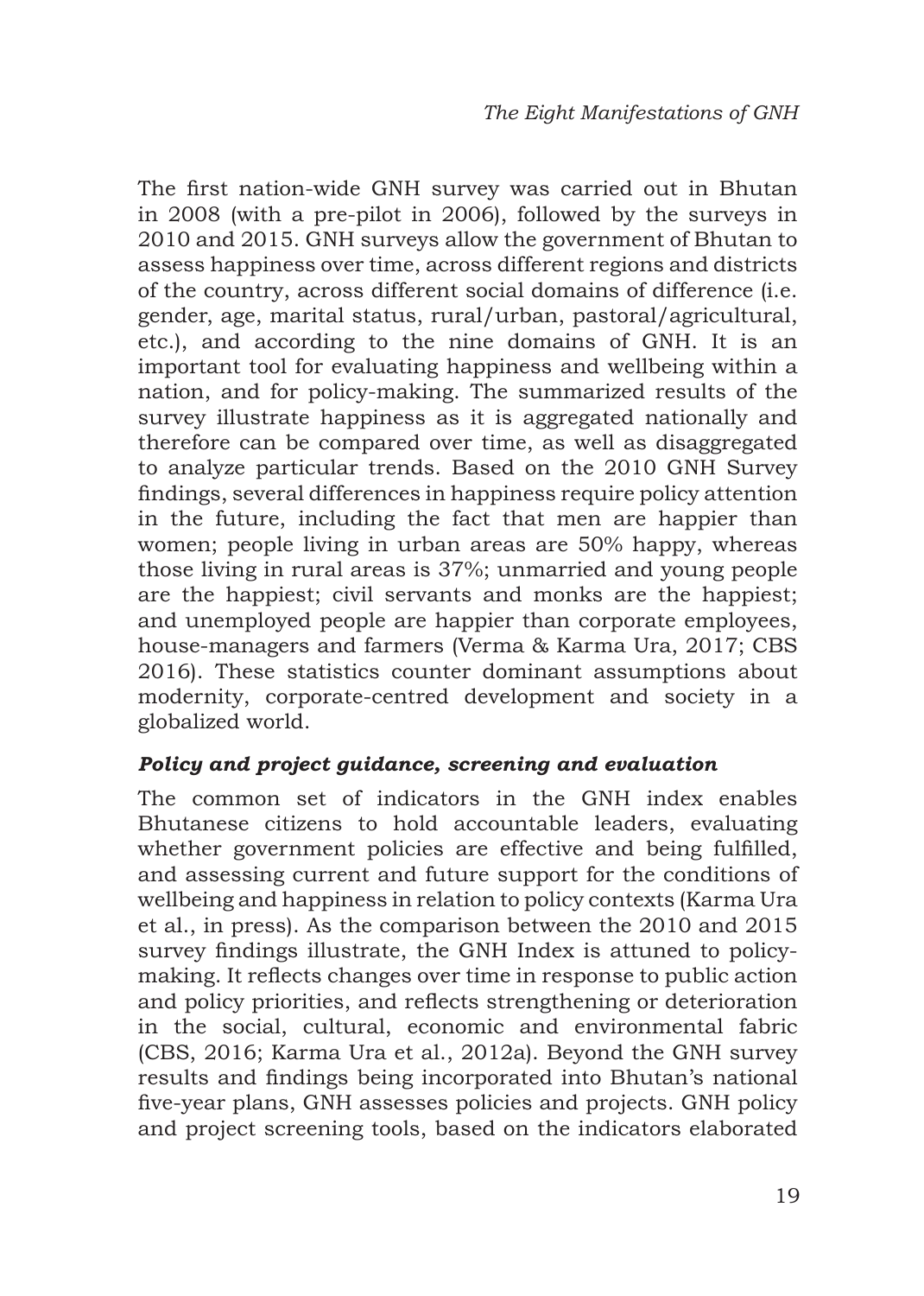above, contribute to policy coherence of government programmes and projects in terms of GNH principles (Karma Ura et al., in press). Although similar in structure, the policy screening tool is made up of twenty screening questions, whereas the project screening tool has been adapted for sixteen sectors (Schroeder, 2018; Karma Ura, 2015). They are used by government agencies such as the GNHC (Gross National Happiness Commission) to determine whether they are aligned with GNH (ibid.). For instance, the GNH policy screening tools were used to assess the National Youth Policy and the National Forest Policy (GNHC, 2011). They systematically assessed the possibility of Bhutan's accession to the World Trade Organization (WTO), resulting in the conclusion that entry into the WTO was not GNH favorable (ibid.). On the other hand, the National Human Resource Development Policy was assessed using the screening tools, resulting in the evaluation that it was GNH-favorable and within the GNH screening tool threshold (ibid.).

GNH principles and policies are linked by providing feedback and guidance on the effectiveness of existing policies and programmes and 'feed-forward' into programme implementation, thereby allowing the principles they embody to be infused into policies and programmes in a broad-based manner (Karma Ura et al., in press). Thus, in the case of using GNH indicators as evaluative tools, they are intended not only to check whether programmes are consistent with GNH indicators but also to create conditions for a coherent, organic relationship between professed values on the one hand and actual policies, programmes and projects on the other (ibid.). Information collected through the indicators have enabled policy makers to make informed decisions about happy people, to what degree, and how to bolster the conditions towards happiness (ibid.).

## *Individual practice*

GNH focuses attention on collective wellbeing, as well as the simultaneous and mutual responsibility of both the state and the individual in striving for happiness and wellbeing. Hence, while other manifestations have focused on the role of the state in this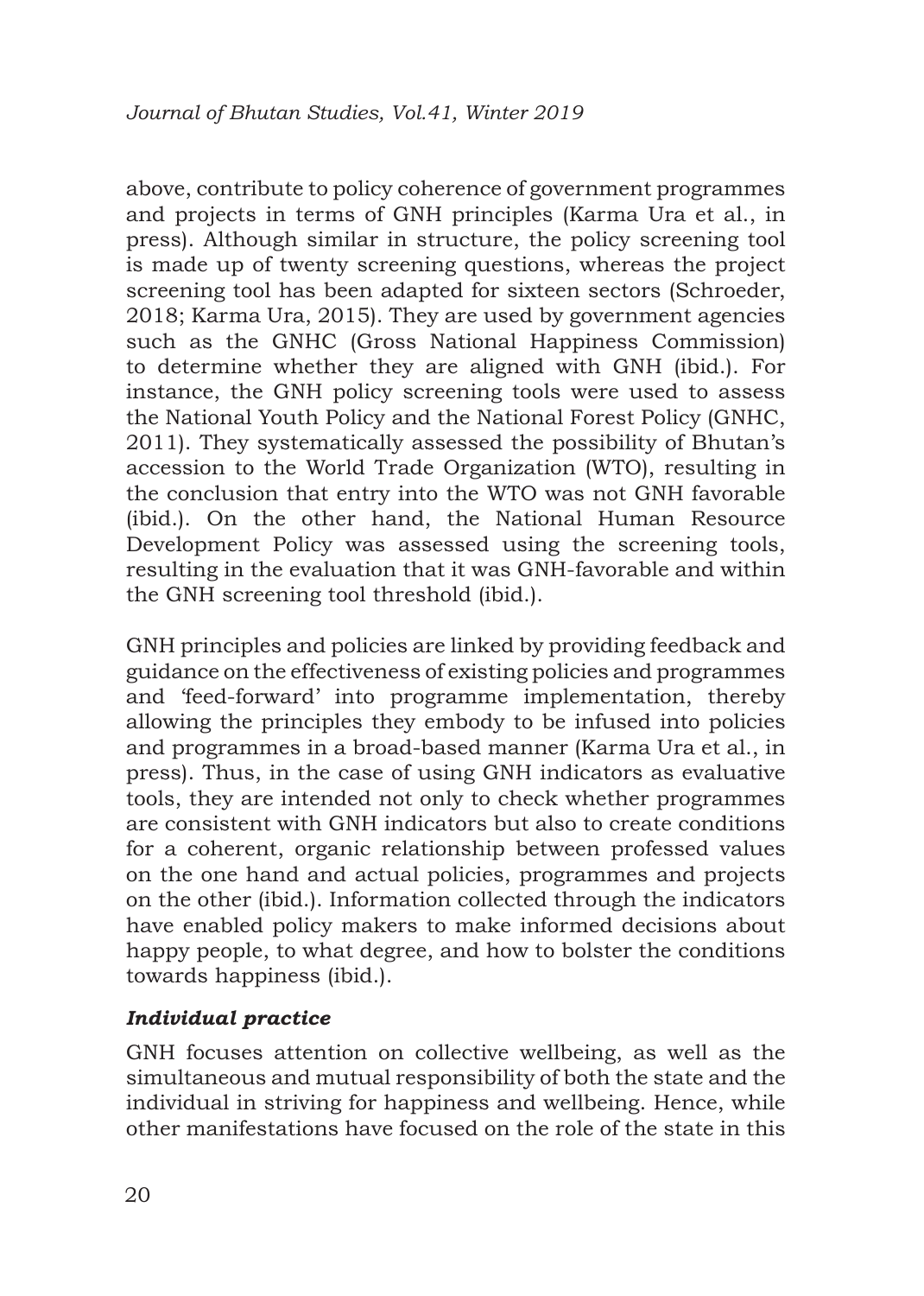regard, this is an area where GNH influences development in its translation into individual practice. While the State's central concern with happiness plays an important key role in ensuring enabling conditions for the realization of wellbeing, happiness and enlightenment, it is important to highlight the responsibility of individual citizens as active participants in the development process.

A central responsibility of the Bhutanese state is to ensure the conditions necessary for individuals to seek happiness, in line with the Buddhist concept of cause and condition. GNH then is considered a collective responsibility, where citizens are expected to participate actively in their own development as well as that of their nation. This is supported through social and development services by the Bhutanese state such a free health care, education, extension services, paid maternity leave, etc. (also exemplified in other social democracies such as Canada, Norway, Sweden, etc.), which illustrate the importance the middleincome country places on balancing economic development with social, cultural, spiritual and environmental issues<sup>6</sup>. In Bhutan, the main of goal of development is the collective happiness of people, whereby happiness reflects the creation, support and provision of enabling conditions by the State, wherein people are able to pursue wellbeing and attain happiness in sustainable and balanced ways (Ura et al. 2012a, Ura 2009). While the State has an important role in providing such enabling conditions, individuals also have a responsibility towards the attainment of both individual and collective happiness, as well as inner and outer conditions for happiness. This individual role entails understanding the central tenets of GNH, as elaborated above, and putting into practice in everyday life the behaviours, attitudes and practices that are central to achieving happiness and wellbeing, both individually and collectively. In Bhutan, the government, the central monastic body, the media and CSOs

<sup>&</sup>lt;sup>6</sup> Revenue generated for these services are sourced from taxation, donor inputs as well as income generated from industries such as hydro, tourism, agriculture, etc.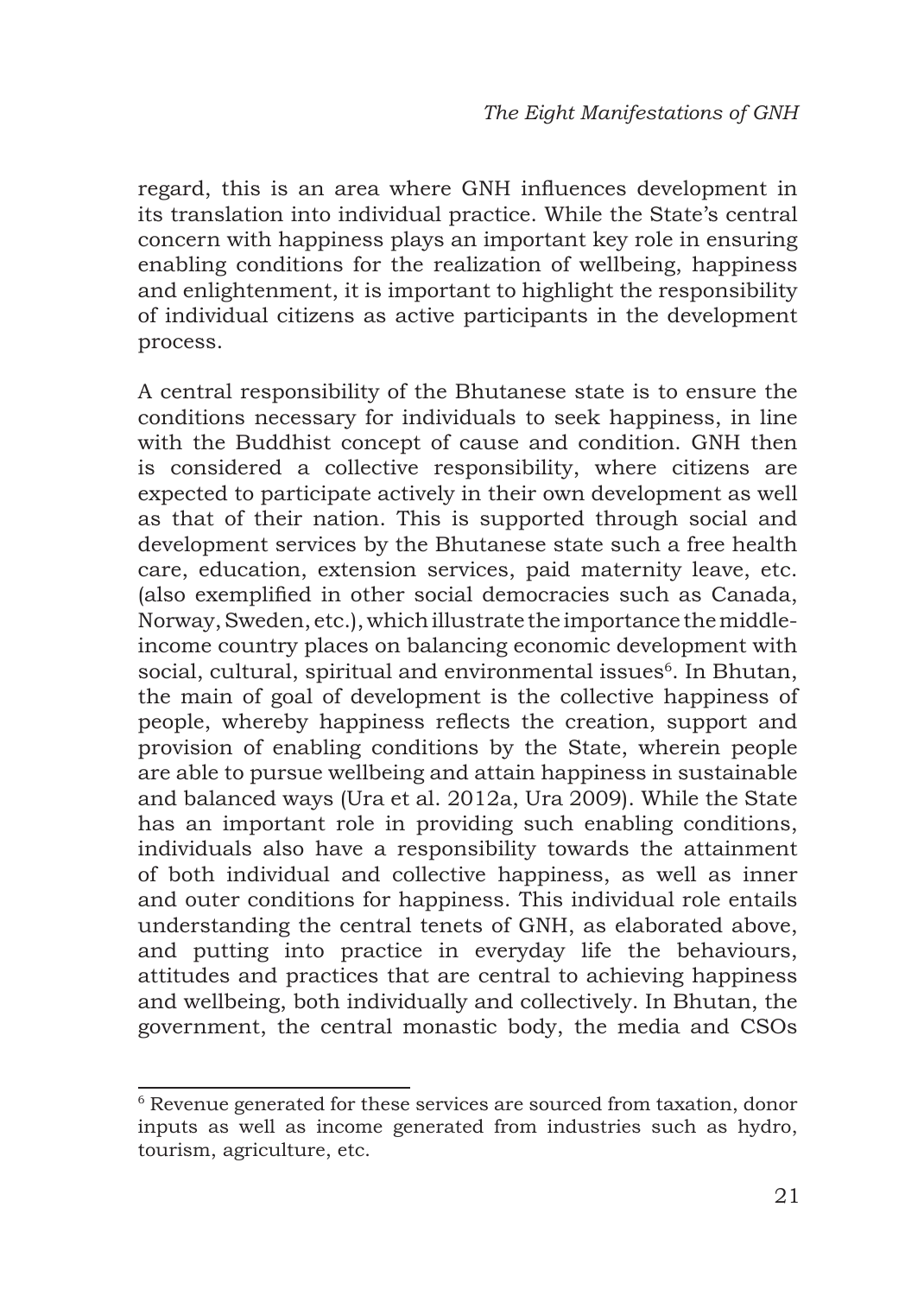plays an important enabling role in this process<sup>7</sup>.

# *Global influence*

Although the focus in recent years has been to focus on GNH within Bhutan, the country has influenced other countries and scholars around the world. This influence ranges from influencing the United Nations in terms of integration of wellbeing into the SDGs, to indirectly influencing increased attention and uptake by development scholars and practitioners in regards to GNH, as well as wellbeing and happiness as the ultimate objective of development. Most notably, in June 2012, Bhutan set up a twoyear project aimed at developing a New Development Paradigm (NDP) and the Secretariat for the New Development Paradigm (SNDP) for coordinating the initiative. The aim was proposing a new development paradigm based on the principles of Gross National Happiness, as a submission to the United Nations. An International Expert Working Group (IEWG), composed of distinguished scholars from around the world working on various aspects of happiness, wellbeing and development was convened to contribute to this effort. The initiative worked on the translation of different manifestations of GNH into a new development paradigm that is relevant beyond Bhutan. It also elaborated specific suggestions for policy objectives and strategies for its implementation.

Two separate international meetings were convened to elaborate and put forward the new development paradigm, including a High Level Meeting on Wellbeing and Happiness at U.N. Headquarters in New York in April 2012, and a meeting of the International Expert Working Group in Bhutan in January-February 2013. A smaller sub-group of distinguished scholars of the IEWG with a wide range of expertise and disciplines, wrote background papers on each of the nine domains and other emerging issues pertaining to GNH (CBS, 2017; SNDP, 2013), which provided valuable inputs into the submission of the report *Happiness: Towards a New Development Paradigm* by the Royal Government

<sup>7</sup> New CSOs such as the GNH Centre also help individuals and in particular, foreign tourists, in understanding and practicing GNH.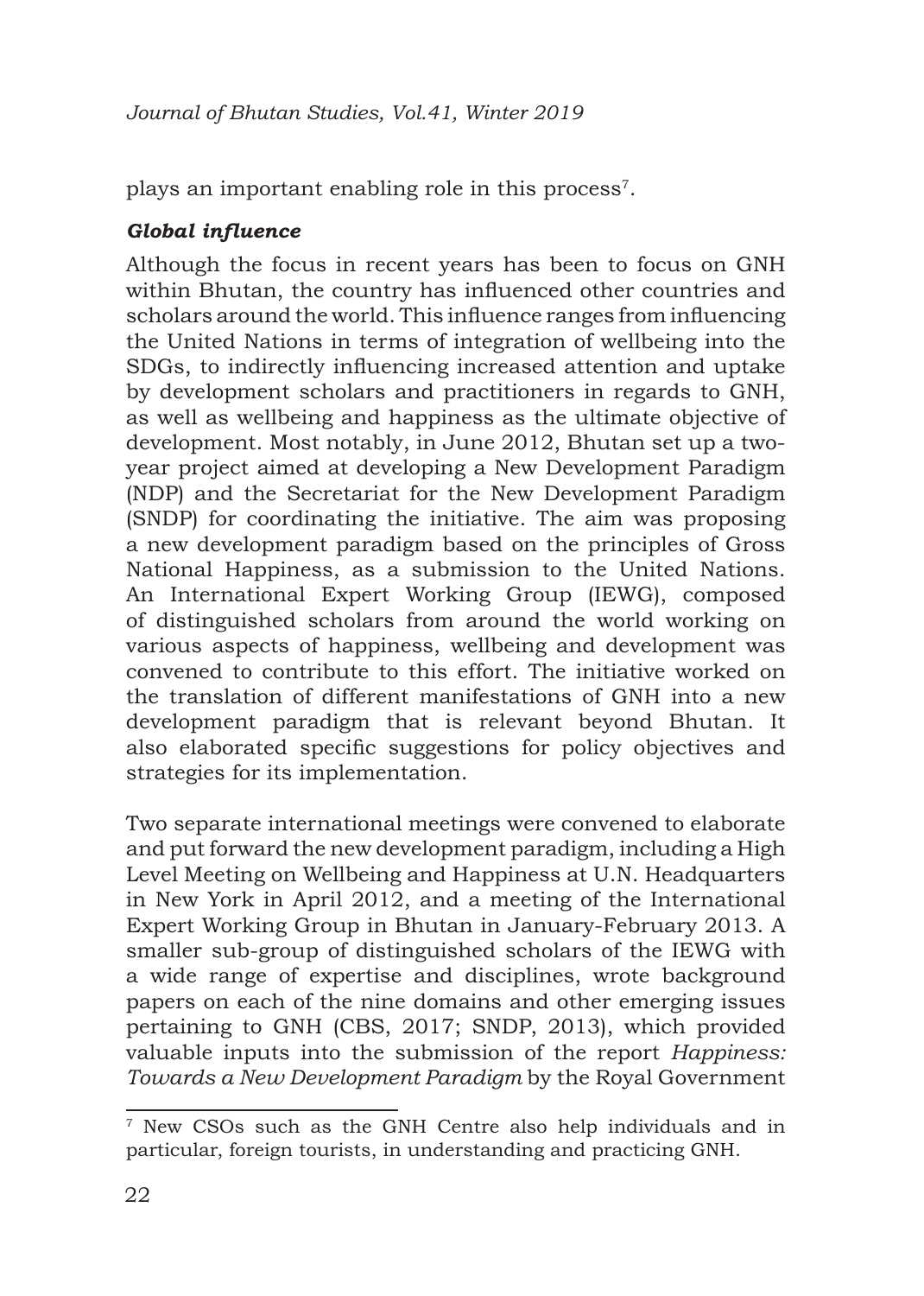of Bhutan to the United Nations General Assembly in December 2013 (SNDP, 2013). The in-depth background papers were aimed at over-viewing the state-of- the-art issues, identifying gaps as well as elucidating practical and policy implementation of the GNH domains within the framework of the New Development Paradigm (CBS, 2017).

In addition to the international meetings in 2012 and 2013, the GNH surveys in 2010 and 2015, eight different international conferences in relation to GNH have been organized to-date, including: Development (2004), Rethinking Development (2005), Towards Global Transformation (2007), Practice and Measurement (2008), Implementation and Practice (2009), Policy and Praxis (2015), GNH of Business (2017), and Community Vitality (2018). The cumulative effect of these meetings has been the proliferation and spreading of the various manifestations of GNH to different parts of the world.

The concept has been adopted, adapted and integrated in contexts such as Brazil, Japan, Thailand, Canada, Bolivia, Ecuador, France, etc., in terms of national policy making, wellbeing and happiness measures, institutional contexts, and individual as well as collective practice. Such processes, in turn, have also induced the creation of programmes, centres and associations for the study and practice of GNH. Most recently in November 2015, an international association for the scholarly study of GNH was established $8$ , including the preparation of its launch conference in Oxford in January 2019 and a peer-reviewed journal on GNH. The cross-pollination of GNH with other indigenous concepts that place wellbeing at the center of development is evident in reciprocal sharing of ideas and exchange visits with Ecuador and Bolivia (Buen Vivir), at international conferences on degrowth (Verma, 2017a), and members of the French parliament developing a bill that seeks an alternative measure to GDP, who for example, presented at the GNH conference in November 2015 in Paro, Bhutan (CBS, 2015). More recent conferences sought ways to operationalize GNH into

<sup>&</sup>lt;sup>8</sup> The International Society for Bhutan Studies.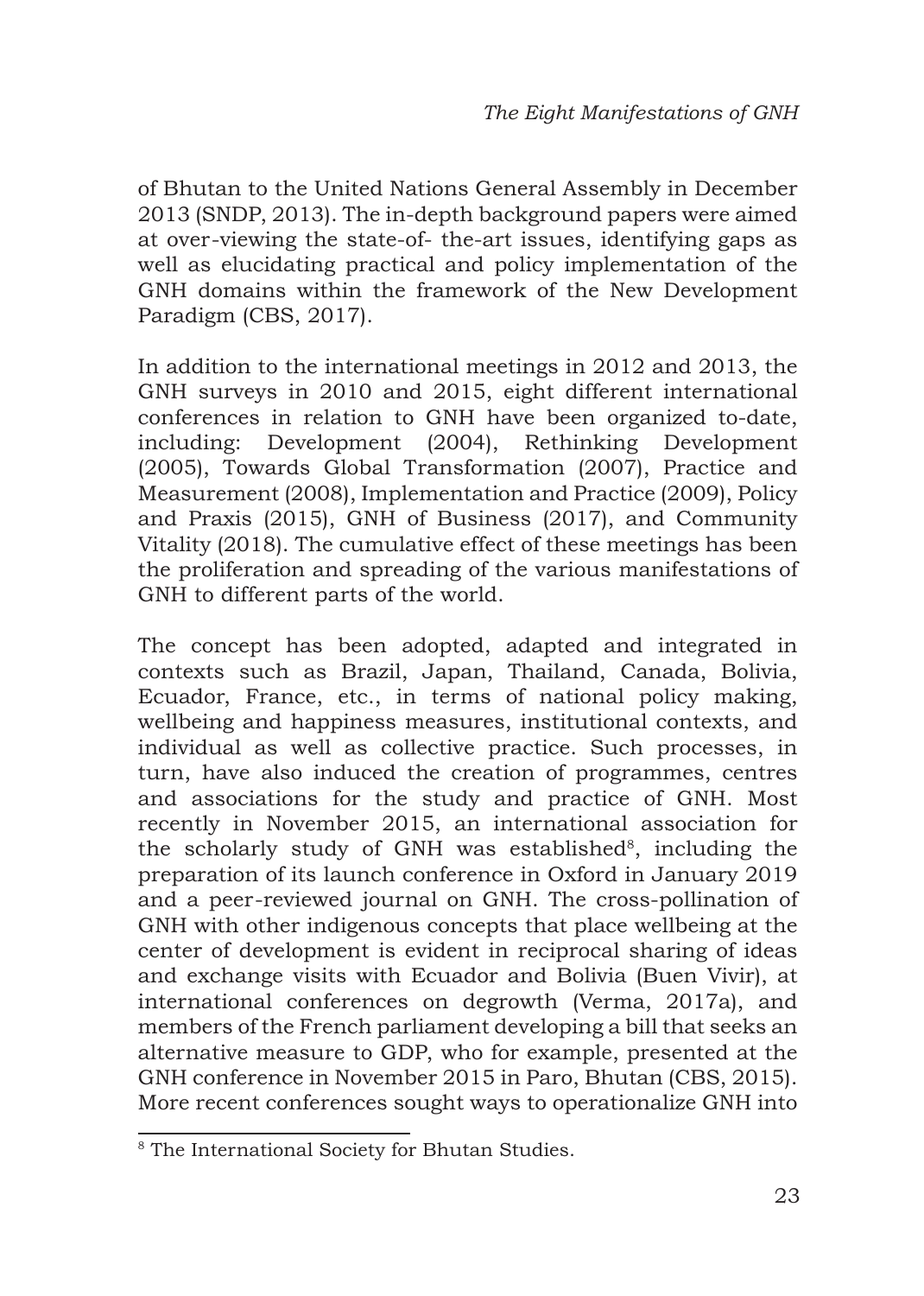real-world scenarios, such as the business and corporate sector (CBS, 2018), while attempting to maintain a delicate balancing act compatible with its central tenets of degrowth, steady state economics and holistic development. Similar to the degrowth movement, this cross-cultural exchange and learning of ideas demonstrates the necessity of the South influencing the North in terms of the way development might be envisioned and practiced, as well as the way the North can learn from the South in altering unsustainable development away from growth-based GDP and the dominant western lens.

#### *Securalization of a Buddhist concept*

The focus on happiness-centred development evolved organically from historical and socio-cultural features embedded in Buddhist and feudal values of a nation that was for many centuries isolated from the outside world (Priesner, 1999). Contemporary Bhutan is predominantly a Vajrayana Buddhist nation that follows the Nyingma and Drukpa Kagyu schools of Buddhism (Kumagai, 2015). Although GNH is a secular moral concept that has influenced and been adapted in different countries around the world, its holistic nature integrates central moral elements of Buddhism. In particular, it is implicitly anchored by socially engaged Buddhism and Buddhist moral and ethical engagement with happiness (Verma in press b, 2017a; Givel, 2014; Tashi Wangmo & Valk, 2012; Phuntsok Tashi, 2004).

Buddhist engagement with happiness is at the core of GNH. As suggested earlier, happiness, in this sense, is distinct from fleeting and superficial forms … "we know that true abiding happiness cannot exist while others suffer, and comes only by serving others, living in harmony with nature, and realizing our innate wisdom and the true and brilliant nature of our own minds" (Jigmi Thinley, 2009, cited in Karma Ura et al., 2012a, p. 7). Its holistic nature integrates moral elements of Buddhism, such as a middle-path of avoiding extremes and maintaining a balanced view (GNHC, 1999a, 1999b). The *middle way* also highlights the importance of balancing the needs of the mind and the body. This is contrast to GDP-centred development that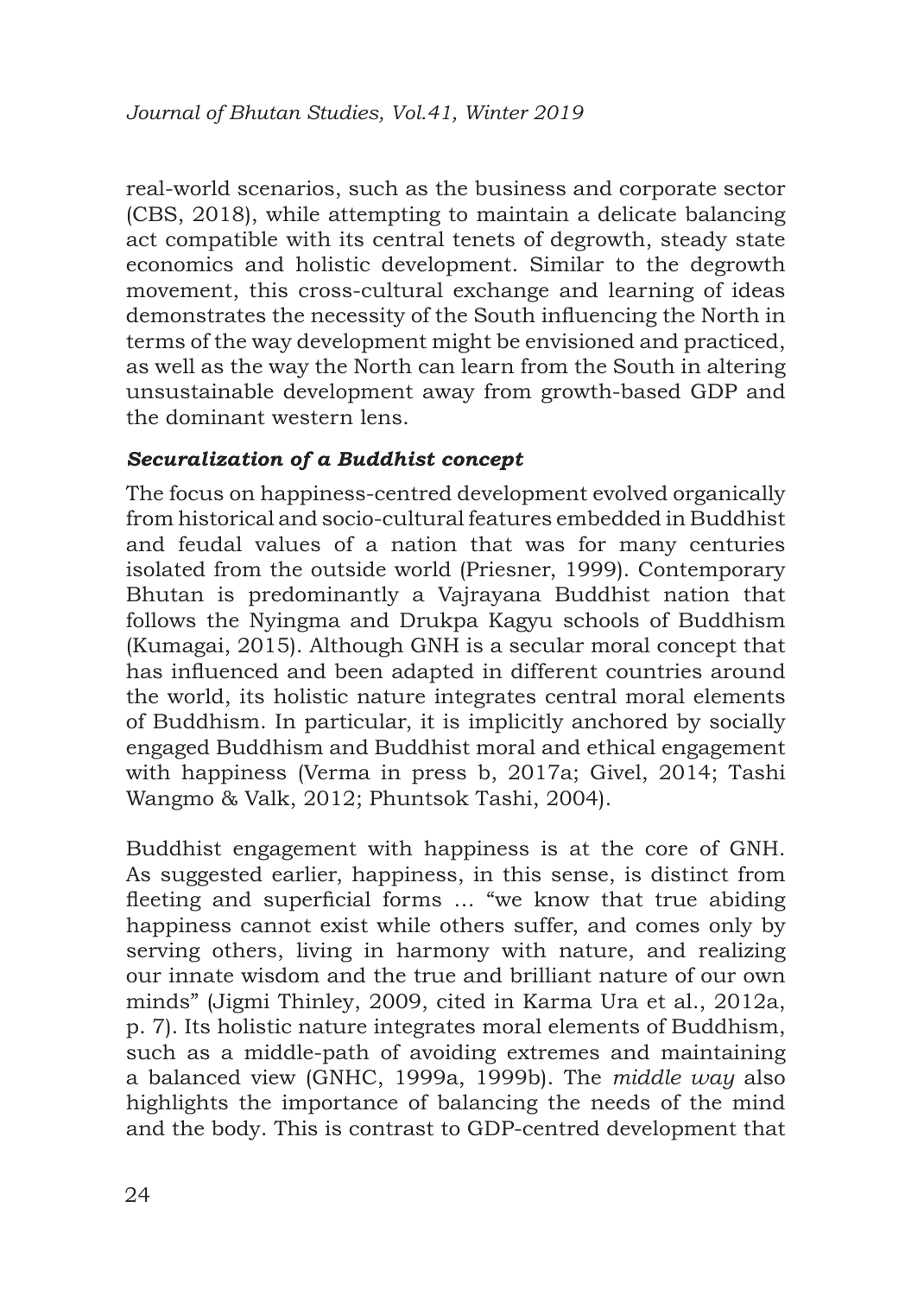promotes economic growth to the exclusion of spiritual and mental development and subjective wellbeing (Jigmi Thinley, 2012). GNH aims to balance economic needs with spiritual and emotional needs, maximize wellbeing with minimizing suffering, and nuance outer happiness with inner happiness and material wellbeing with non-material wellbeing. The Buddhist notion of the inter-connectedness of all phenomenon influences GNH in its holistic vision of inter-dependence between human beings and their environment, a belief that centrally influences its conceptual framework. It emphasizes inter-dependence of all phenomena through its multi-dimensional nature and equal weighting of its nine domains discussed further below, which are themselves inspired by Buddhism (Tashi Wangmo & Valk, 2012). Although specific elements of the inter-relation between Buddhism and GNH are detailed elsewhere (Verma in press b,; Givel, 2014; Tashi Wangmo & Valk, 2012; Phuntsok Tashi, 2004), GNH is the secularization of a Buddhist concept that places meaningful happiness and deeper values in life as its central purpose. Prominent Buddhist leaders such His Holiness the 14th Dalai Lama promote the drawing upon Buddhist values in the engagement of a meaningful life, without necessarily taking refuge in the religion (HH the Dalai Lama, 2005). As such Buddhist principles, values and practices such as meditation are adapted by people with diverse backgrounds and spiritual beliefs, that do not require them to be Buddhist per se. Similarly, GNH has been adopted and encouraged as a set of secular concepts that are applicable to many contexts around the world. As illustrated in a paper that compares the central tenets of GNH with degrowth, the similarities are indeed striking (Verma, 2017a), thus indicating the universal applicability of GNH in attempt to shift development away from the dominance of GDP.

#### **Conclusion: Deep wisdom against the backdrop of a troubled world**

That the eight manifestations of GNH evoke deliberation of the eight manifestations of Guru Rinpoche cannot be overlooked. As it may be evident by now, the purpose of this paper is not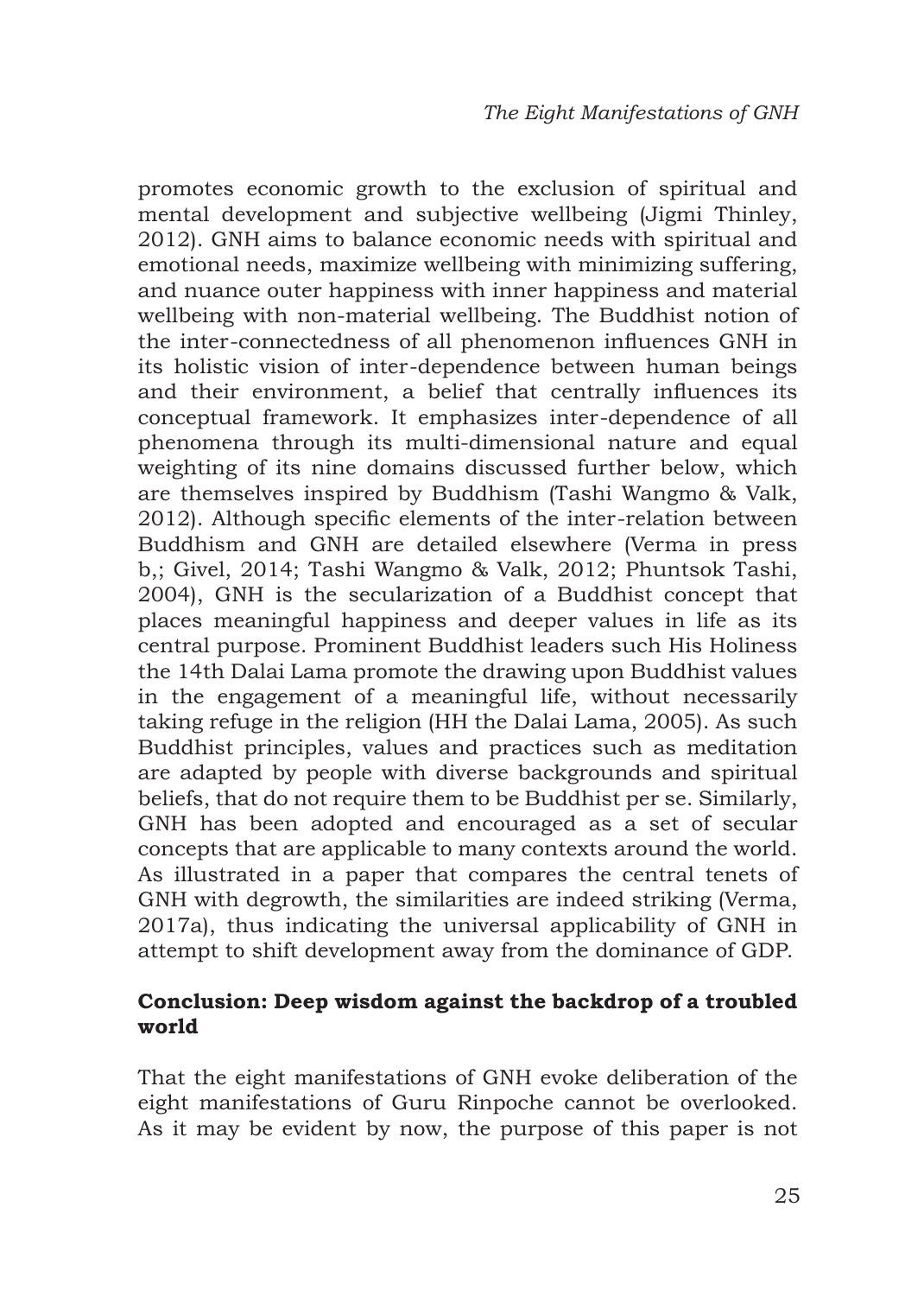to literally translate or correlate each GNH manifestation with those of the manifestations of Guru Rinpoche. Rather, it is to reflect on their greater purpose. Just as the eight manifestations of the great scholar, philosopher, missionary, mystic and Buddhist master Padmasambhava (Guru Rinpoche), considered by some as the second Buddha (Hirshberg, 2018), reflect his ability to appear according to different needs and demands as steps to aid meditation and in support of the path to realization and enlightenment (Hirshberg, 2018; Altman, 2016)<sup>9</sup>, GNH manifests itself according to different objectives, principles and requirements to achieve the greater purpose of development with values. In doing so, it reveals eight different yet mutually supportive meanings of the development alternative. These multiple meanings simultaneously support a common purpose: a holistic development alternative that balances spiritual and material needs, while aiming to avoid the socially and environmentally destructive path of conventional development approaches and current market-oriented wants.

The ability of GNH wisdom to survive against the powerful forces of GDP and globalization depends on its ability to address various challenges. First and foremost, paramount amongst them is disentangling its multiple meanings, as well as the skillful means that are engaged to call out the ways it is misunderstood. And for this, it is critically important that the nature of GNH, manifested in its multiple meanings, is understood by the public at large, as well as those who are tasked with its development, safeguarding and implementation. During a time of global political turmoil, widening economic inequalities spurned by deep-seated individualism, and critical questioning of failed capitalist, GDP-centric and business-as-usual development approaches, the conceptualization and operationalization of GNH provides important wisdom, lessons, reflections, directions and healing for a deeply divided and fractured world.

<sup>9</sup> As such, the eight manifestations do not depict *different* Padmasambhavas, but can be interpreted as his ability to appear in varied forms to serve different purposes, which are also known according to the eight different names of the Guru (Atlman, 2016).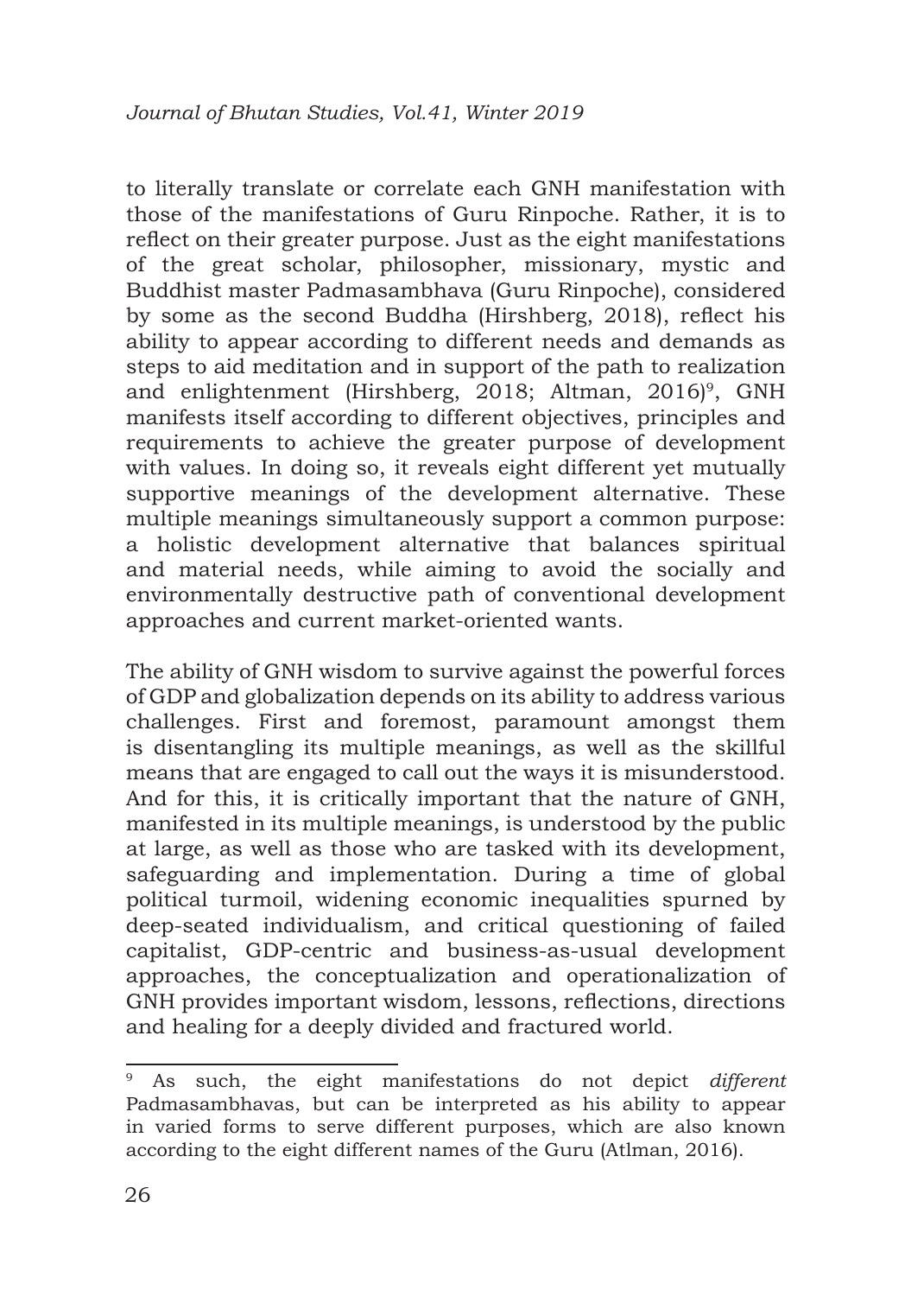#### **References**

- Altman, K (2016). *Fabric of life: textile arts in Bhutan: culture, tradition and transformation*. Walter de Gruyter GmbH & Co. KG.
- Ardussi, J. (2004). Formation of the State of Bhutan ('Brug gzhung) in the 17th Century and its Tibetan Antecedents. *Journal of Bhutan Studies*. Vol. 11, winter 2004.
- CBS (2016). *A compass towards a just and harmonious society: 2015 GNH survey report*. Thimphu: Centre for Bhutan Studies and GNH Research.
- CBS (2017). *Happiness: transforming the development landscape*. Thimphu: Centre for Bhutan Studies and GNH Research.
- CBS (2018). *GNH certification*. Thimphu: Centre for Bhutan Studies and GNH Research.
- Easterlin, R.A., McVey, L.A, Switek, M., Sawangfa, O., & Zweig, J.S. (2010). 'The Happiness-Income Paradox Revisited'. *Proceedings of the National Academy of Sciences*, 107(52):22463-22486.
- Elliott, J. (1987). *The Modern Path to Enlightenment*. Financial Times. May 2, 1987.
- Foley, M. (2020). Bushfires spew two-thirds of national carbon emissions in one season. *Sydney Morning Herald*, January 2, 2020.
- Givel, M. (2015). Mahayana Buddhism and Gross National Happiness in Bhutan. *International Journal of Wellbeing*, 5(2), 14-27.
- GNHC (1999a). *Bhutan 2020: A Vision for Peace, Prosperity and Happiness: Part I*. Thimphu: Gross National Happiness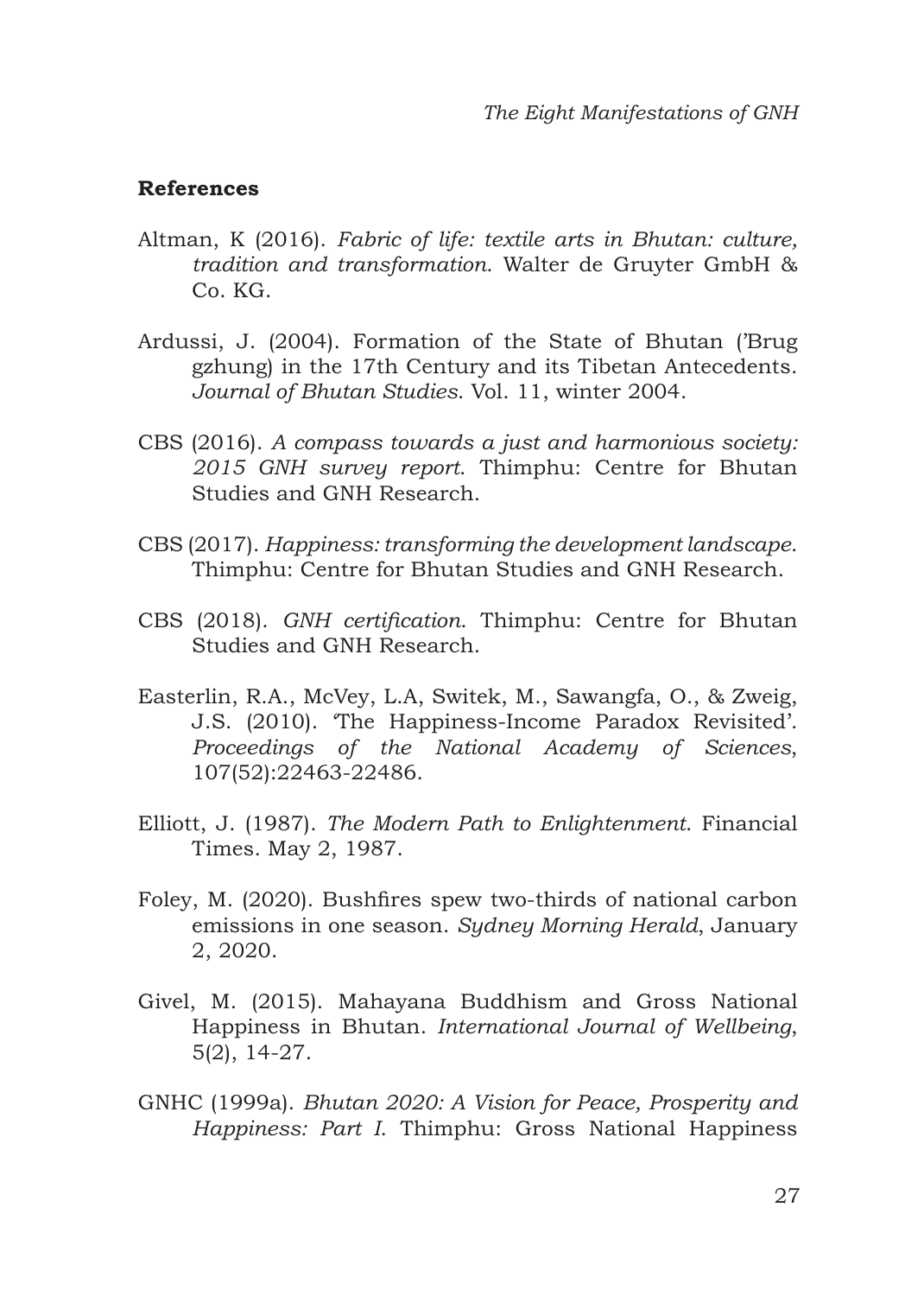*Journal of Bhutan Studies, Vol.41, Winter 2019*

Commission.

- GNHC (1999b). *Bhutan 2020: A Vision for Peace, Prosperity and Happiness: Part II*. Thimphu: Gross National Happiness Commission.
- GNHC (2011b). Gross National Happiness Policy Screening Tools. Thimphu: GNHC.
- GNHC (2013). *Eleventh Five Year Plan: Main document volume 1*. Thimphu: Gross National Happiness Commission.
- GNHC (2017). *Draft Twelfth Year Plan 2018-2022 Volume I Main Document*. Thimphu: Gross National Happiness Commission.
- Hayden, A. (2015). Bhutan: Blazing a trail to a postgrowth future? or stepping on the treadmill of production? *Journal of Environment and Development*, 24(2):161-186.
- Helliwell, J., Layard, R., & Sachs, J. (2018). *World Happiness Report* 2018. New York: Sustainable Development Solutions Network.
- Hirshberg, D.A. (2018). The Guru beyond time: Padmasambhava's eight names and three exalted bodies. In *The Second Buddha: Master of Time* (pp. 86-117). Munich, London and New York: Delmonica Books.
- HH the Dalai Lama (2005). The Universe in a Single Atom: The Convergence of Science and Spirituality. New York: Harmony Books.
- Jigmi Y. Thinley (1998). Values and Development: Gross National Happiness. In S. Kinga & Karma Ura (Eds.), *Gross National Happiness: A set of discussion papers* (pp. 12-23). Thimphu: Centre for Bhutan Studies & GNH.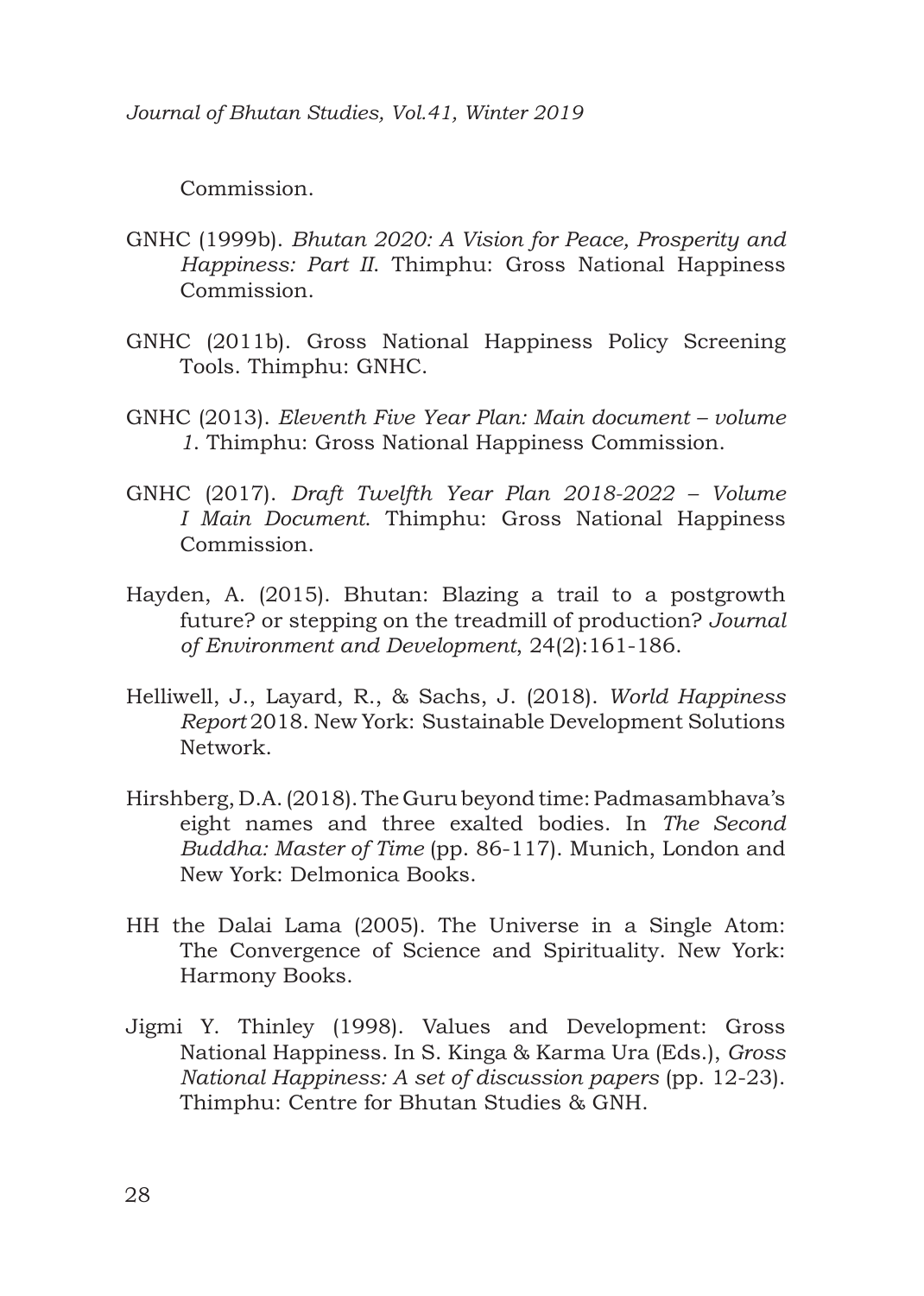- Jigmi Y. Thinley (2005). What is GNH? Keynote Speech delivered on 21.6.2005 by Minister of Home and Cultural Affairs, the Royal Government of Bhutan, 2nd International Conference on GNH. Halifax, Canada, Thimphu: Centre for Bhutan Studies and GNH Research.
- Jigmi Y. Thinley (2012). *What is Gross National Happiness?* Thimphu: Centre for Bhutan Studies and GNH Research.
- Karma Puntsho (2013). *The History of Bhutan*. London and Noida: Random House.
- Karma Ura (2005). *The Bhutanese Development Story*. Thimphu: Centre for Bhutan Studies and GNH Research.
- Karma Ura (2009). *A Proposal for GNH Value Education*. Thimphu: Centre for Bhutan Studies.
- Karma Ura, Alkire, S., Tshoki Zangmo, & Karma Wangdi (2012a). *A Short Guide to Gross National Happiness Index*. Thimphu: Centre for Bhutan Studies and GNH Research.
- Karma Ura, Alkire, S., Tshoki Zangmo, T., & Karma Wangdi (2012b). *An Extensive Analysis of GNH Index*. Thimphu: Centre for Bhutan Studies and GNH Research.
- Karma Ura (2015). *The Experience of GNH as Development Framework*. ADB South Asia Working Paper Series, No.42, December 2015. Manila: Asian Development Bank.
- Karma Ura, Alkire, S., Tshoki Zangmo, and Karma Wangdi (2015). *GNH in 2015: Some Preliminary Findings*. Thimphu: Centre for Bhutan Studies and GNH Research.
- Karma Ura & Sangay Chophel (2018). *GNH of Business: The Proceedings of the Seventh International Conference on GNH*. Thimphu: Centre for Bhutan Studies and GNH Research.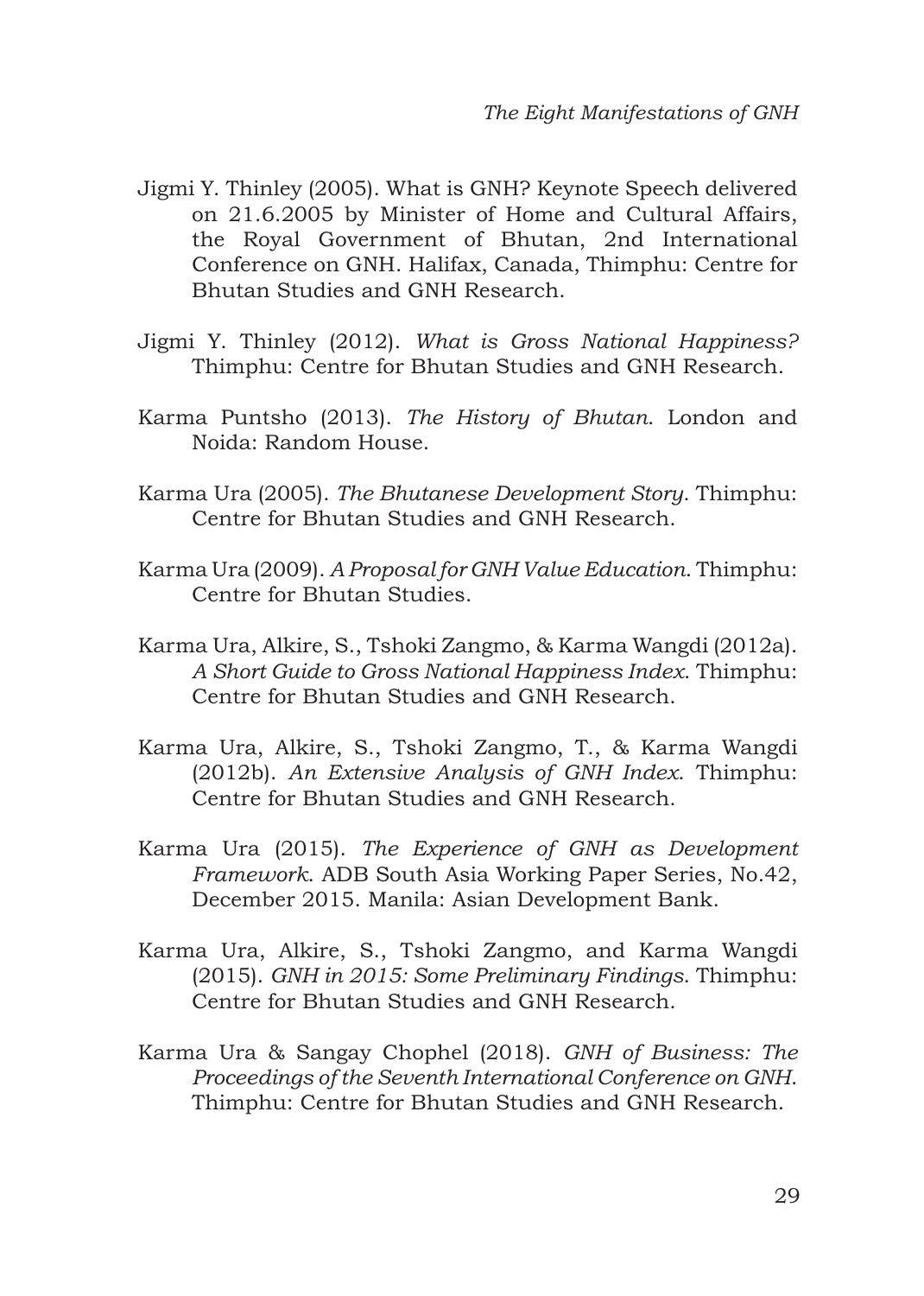*Journal of Bhutan Studies, Vol.41, Winter 2019*

- Karma Ura, Verma, R., Tshoki Zangmo, in press. *Holistic Development with Values: Centre for Bhutan Studies and GNH Research Strategic Research Agenda 2020-2024*. Thimphu: Centre for Bhutan Studies and GNH Research.
- Kaufman, M.T. (1980). Basketball is Big in Bhutan but Traditions are Prized Too. *New York Times*, April 29, 1980, p. A2.
- Kaufman, M.T. (1980) The Remote Kingdom of Bhutan. *New York Times*, November 16, 1980, p. 1.
- Kumagai, S. (2015). Introduction. In S. Kumagai (Ed.). *Bhutanese Buddhism and its culture* (pp. 1-6). Kathmandu: Vajra Books.
- Lham Dorji (2008). *The Wangchuck dynasty: 100 years of enlightened monarchy*. Thimphu: Centre for Bhutan Studies and GNH Research.
- Martínez-Alier, J., Pascual, U., Vivien, F.D., & Zaccai, E. (2010). Sustainable de-growth: mapping the context, criticisms and future prospects of an emergent paradigm. *Ecological Economics 69*(9), pp.1741-1747.
- Metz, T. (2014). Gross National Happiness: a philosophical appraisal. *Ethics and Social Welfare*, 8(3), pp. 218-232.
- NEC. (2015). *Kingdom of Bhutan: Intended Nationally Determined Contribution*. Thimphu: National Environment Commission.
- Nelson, A. (2015). Bhutan has most ambitious pledge at the Paris Climate Summit. *The Guardian*, December 3, 2015.
- Munro, L.T. (2016). Where did Bhutan's Gross National Happiness come from? The origins of an invented tradition. *Asian Affairs*, 47(1): 71-92.
- NSB (2019). *Statistical year book of Bhutan 2019*. Thimphu: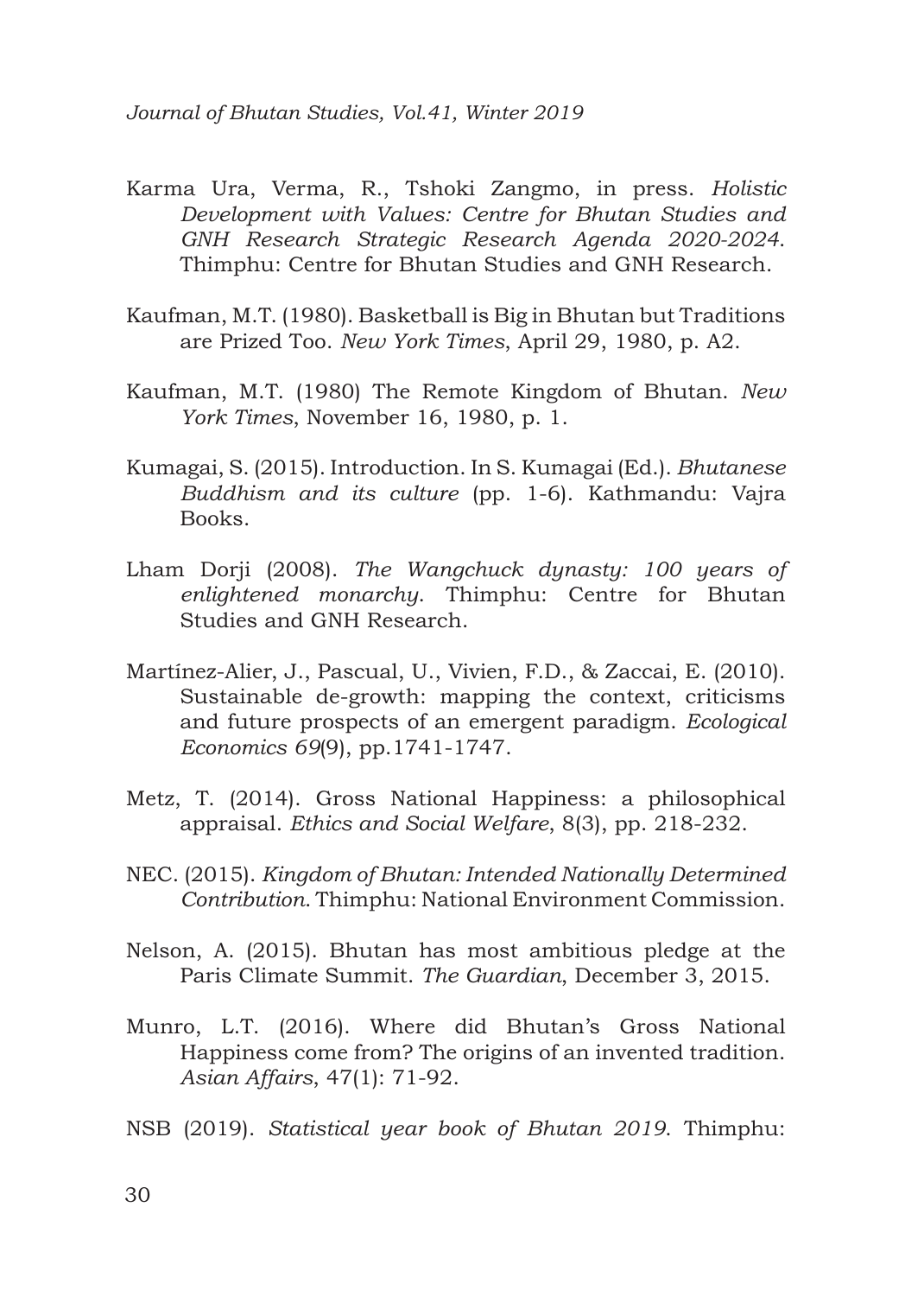National Statistics Bureau.

- O'Neill, D.W. (2012). Measuring progress in the degrowth transition to a steady state economy, *Ecological Economics*, *84*, pp. 221-231.
- Phuntsok Tashi (2004). The role of Buddhism in achieving Gross National Happiness. In *Gross National Happiness and development*: *Proceedings of the first international seminar on operationalization of Gross National Happiness* (pp. 483-495). Thimphu: Centre for Bhutan Studies and GNH Research.
- Priesner, S. (1999). Gross National Happiness: Bhutan's vision of development and its challenges. *Gross National Happiness: A set of discussion papers* (pp. 24-52). Thimphu: Centre for Bhutan Studies and GNH Research.
- RGoB (2012). *The report of the high-level meeting on wellbeing and happiness: Defining a New Economic Paradigm*. New York: The Permanent Mission of the Kingdom of Bhutan to the United Nations. Thimphu: Office of the Prime Minister, Royal Government of Bhutan.
- RGoB (2008). *The Constitution of the Kingdom of Bhutan*. Thimphu: Royal Government of Bhutan.
- Rosen, J. (2019). The Amazon rainforest is on fire: Climate scientists fear a tipping point is near. *Los Angeles Times*, August 6, 2019.
- Schneider, F., Kallis, G., and Martinez-Alier, J. (2010). Crisis or opportunity? Economic degrowth for social equity and ecological sustainability. *Journal of Cleaner Production, 18*, pp. 511–518.
- Schroeder, R. and Schroeder, K. (2014). Happy environments: Bhutan, interdependence and the West. *Sustainability*, *6*,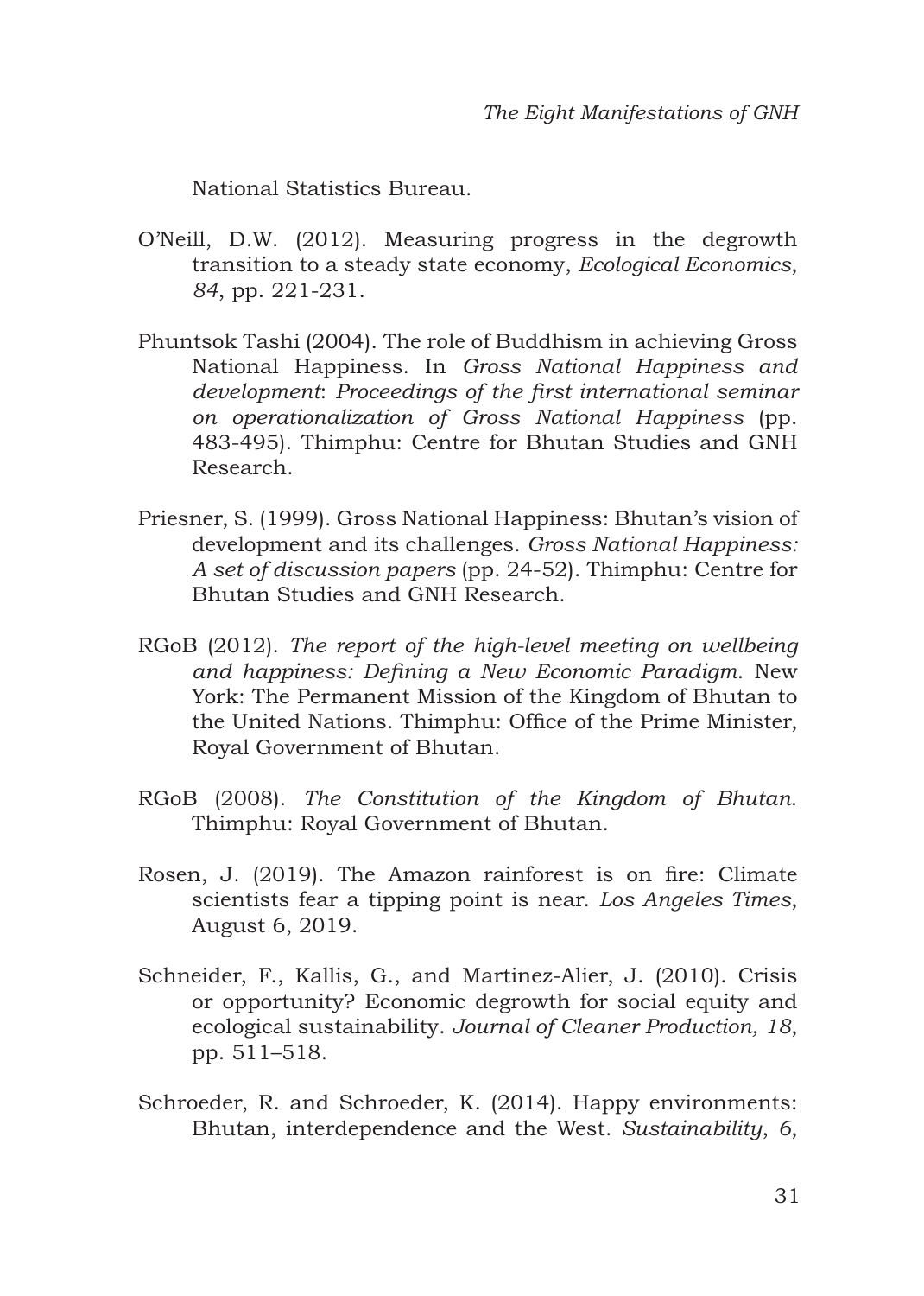*Journal of Bhutan Studies, Vol.41, Winter 2019*

pp. 3521-3533.

- Schroeder, K. (2015). Cultural values and sustainable tourism governance in Bhutan. *Sustainability*, *7*, pp. 16616-16630.
- Schroeder, K. (2018). *Politics of Gross National Happiness: Governance and Development in Bhutan*. Cham, Switzerland: Palgrave Macmillan.
- SNDP (2013). *Happiness: Towards a New Development Paradigm: Report of the Kingdom of Bhutan*. Thimphu: Secretariat for a New Development Paradigm and the Royal Government of Bhutan.
- Sonam Kinga (2009). *Polity, kingship and democracy: A Biography of the Bhutanese State*. Thimphu: Ministry of Education, Royal Government of Bhutan.
- Stiglitz, J.E., Sen, A., & Fitoussi, J. (2009). *Report by the Commission on the measurement of economic performance and social progress*. Paris: Commission on the Measurement of Economic Performance and Social Progress.
- Sekkulova, F., Kallis, G., Rodriguez-Labajos, B., & Schneider, F. (2013). Degrowth: From theory to practice. *Journal of Cleaner Production, 38*, pp. 1-6.
- Tashi Wangmo & Valk, J. (2012). Under the Influence of Buddhism: The psychological wellbeing indicators of GNH. *Journal of Bhutan Studies*, *26*, pp. 53-81.
- Thin, N., Verma, R. & Uchida, Y. (2017). Culture, development and happiness. In *Happiness: Transforming the Development Landscape* (pp. 260-296). Thimphu: Centre for Bhutan Studies and GNH Research.
- Uchida, Y. & Kitayama, S. (2009). Happiness and unhappiness in east and west: themes and variations. *Emotion*, *9*, pp.